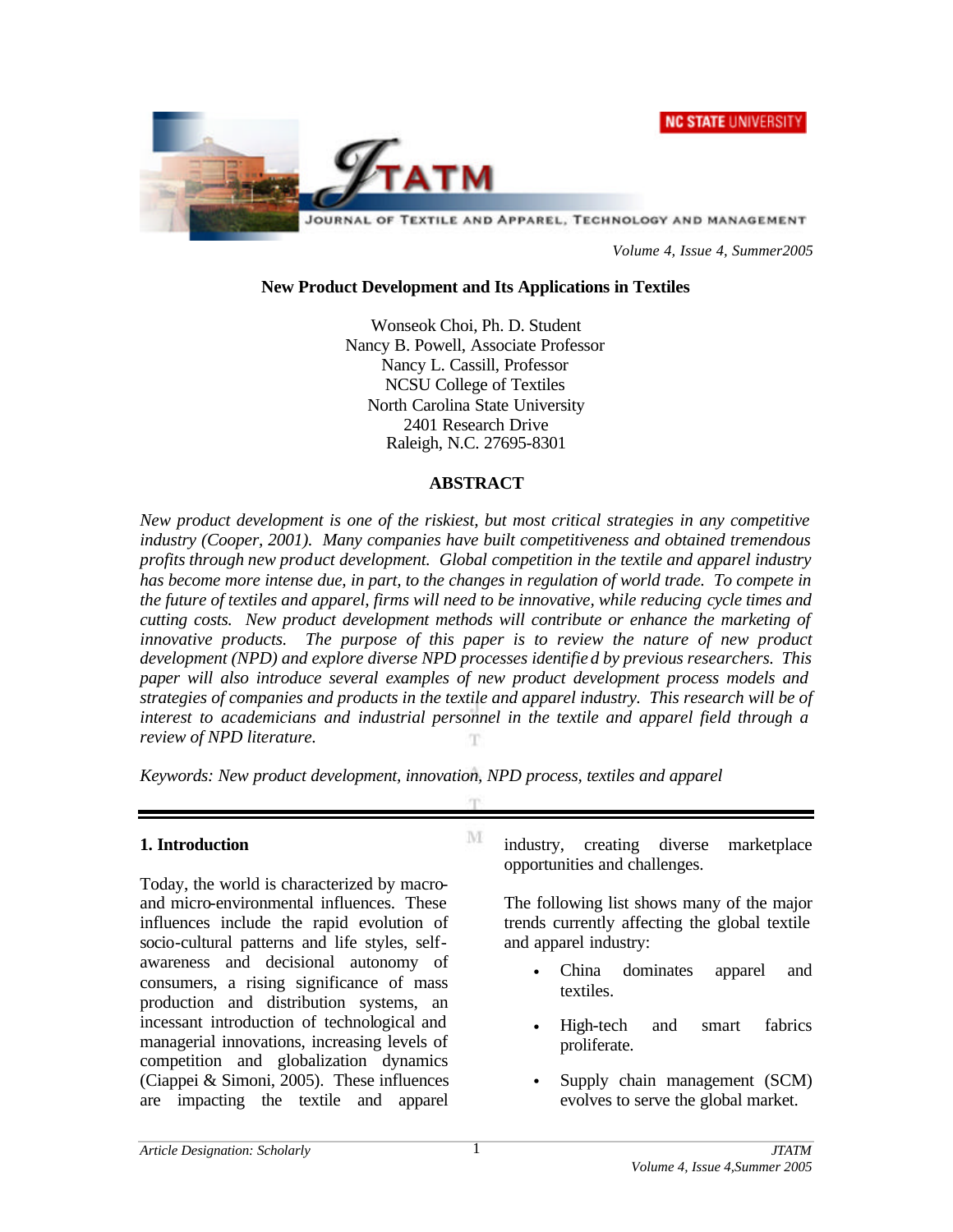- The vast majority of shoes sold in the U.S. are now made in China.
- Bricks, clicks, catalogs and living rooms.\*
- Discount clothing retailers see promise in designer lines.
- Haute couture designers experience conflicts over costs and control.
- Mass designers and retailers speed up for fast fashion.
- European strategies force U.S. department stores to rethink their business models.
- Specialty retailers look forward, and to the past, for new ideas.

Source: Plunkett Research, Ltd. (n.d.). Retrieved June 30, 2005, from http://www.plunkettresearch.com.

\* *'Bricks, clicks, catalogs and living rooms' refers to a traditional retail store, home shopping through a TV cable network and mail order catalogs, and electronic commerce through the internet.*

In order for companies to effectively build and sustain competitiveness in the global textile and apparel industry, they are implementing several strategies. One key strategy is to develop capabilities in product innovation and new product development (NPD). It is also evident that companies require a clearly defined and effective new product development process to compete in the global industry.

This paper defines new product development (NPD), and reviews the key issues in NPD, and several representative NPD process models. In addition, examples of new product development processes and strategies in the textile industry are presented.

### **2. Definition of New Product Development**

#### **2.1 New product**

A new product concept, as defined by Crawford and Di Benedetto, is "a statement about anticipated product features (form or technology) that will yield selected benefits relative to other products or problem solutions already available" (Crawford & Di Benedetto, 2003, p. 184). According to Belliveau, Griffin and Somermeyer (2002), a new product is defined as "a product (either a good or service) new to the firm marketing it. It excludes products that are only changed in promotion" (p. 450). Cooper (2001) explains that a new product is defined as new if it has been on the market for five years or less, and includes extensions and major improvements.

According to Cooper (2001), Crawford et al. (2003), and Kumar and Phrommathed (2005), a new product can be classified into several different categories. Booz-Allen and Hamilton (1982) have identified approximate percentages of new product types (See Figure 1).

The followings are commonly accepted new product categories.

1) New-to-the-world products: Products that are innovations

"New-to-the-world products revolutionize existing product categories, or define wholly new ones" (Crawford et al., 2003, p. 12). These new products may include an innovative technology and require consumer instruction. Cooper (2001) states that these new products are the first of their kind and create an utterly new market. This category represents only 10 percent of all new products. For example, new-to-the-world products are Polaroid**®** camera, rayon fiber, and Sony Walkman**®**.

2) New category entries (New product lines): Products, not new to the world, that take a firm into a new category

J T

A T.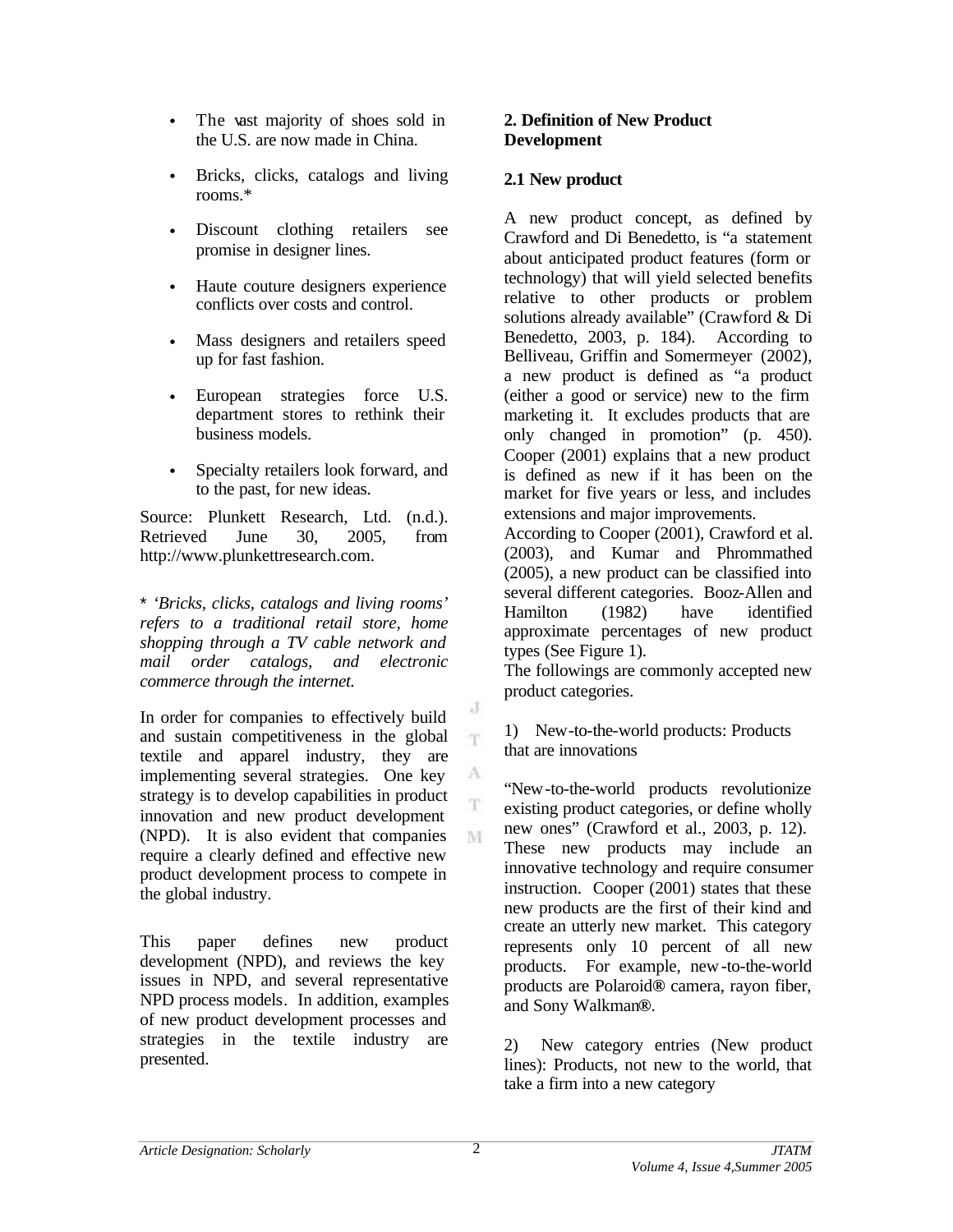The new category is an imitation of an existing product ("me-too") and provides entrance into new markets for a company. Even though the product already exists in the market, if a firm introduces the identical product into the market, it can be considered a new product. About 20 percent of all new products fit into this category (Cooper, 2001). This category, for instance, includes Procter and Gamble's first shampoo, Hallmark gift items, AT&T Universal card, and Luvs**®** diapers.

3) Addition to product lines: Products that are line extensions

According to Cooper (2001), these categories are new items to the firm, but they fit within an existing product line that the firm already produces. Kumar and Phrommathed (2005) report that these categories are the new products that supplement the firm's established product lines. Thus, this category contains products that are line extensions or flankers such as Tide™ liquid detergent, Bud Light™, Apple's Mac IIsi**®** (Crawford et al., 2003), and DKNY**®**. This category is one of the largest categories of new products and accounts for approximately 26 percent of all new product launches in 1982 (Cooper, 2001).

4) Product Improvements: Current product made better

Practically, every product on the market today has been improved. These "not-sonew" products can be replacements of existing products in a company's product line. However, they provide enhanced performance or greater perceived value over the old product (Crawford et al., 2003). These products make up 26 percent of all new products (Cooper, 2001) and examples include Honda Civic Hybrid, Microsoft**®** Windows**®** XP, Netzero**®** high-speed 3G, and Shima Seiki's First**®** seamless knitting machine.

5) Repositioning: Products that are targeted for a new use or a new application

Repositioning, a new application for an existing products, is selecting a new market place, solving a new problem and/or serving another market need. Aspirin, for instance, was the standard headache and fever reliever. However, since a new medical benefit was discovered for aspirin, aspirin is now positioned as a headache reliever as well as a preventer of blood clots, strokes and heart attacks (Cooper, 2001). As one example in the textile field, the American Fiber & Yarns Company applied polypropylene fiber, whose main application has been upholstery and industrial textiles, into new market segment, the knitted apparel market. This repositioned category accounts for about 7 percent of all new products (Cooper, 2001).

6) Cost reductions: Products that are designed to replace existing products at lower cost

New products that provide a cost reduction, can replace existing products in the line, but can offer similar benefits and performance at a lower cost. They represent 11 percent of all new product launches in 1982 (Cooper, 2001). Examples of this category are eMachines® desktop computer, Flying Tiger**®** hand knitting machine, and acrylic. For instance, acrylic fiber that approximates the hand of wool can replace wool (Hoechst, 1990) and is offered at a lower cost in the market.

J T.

A

T M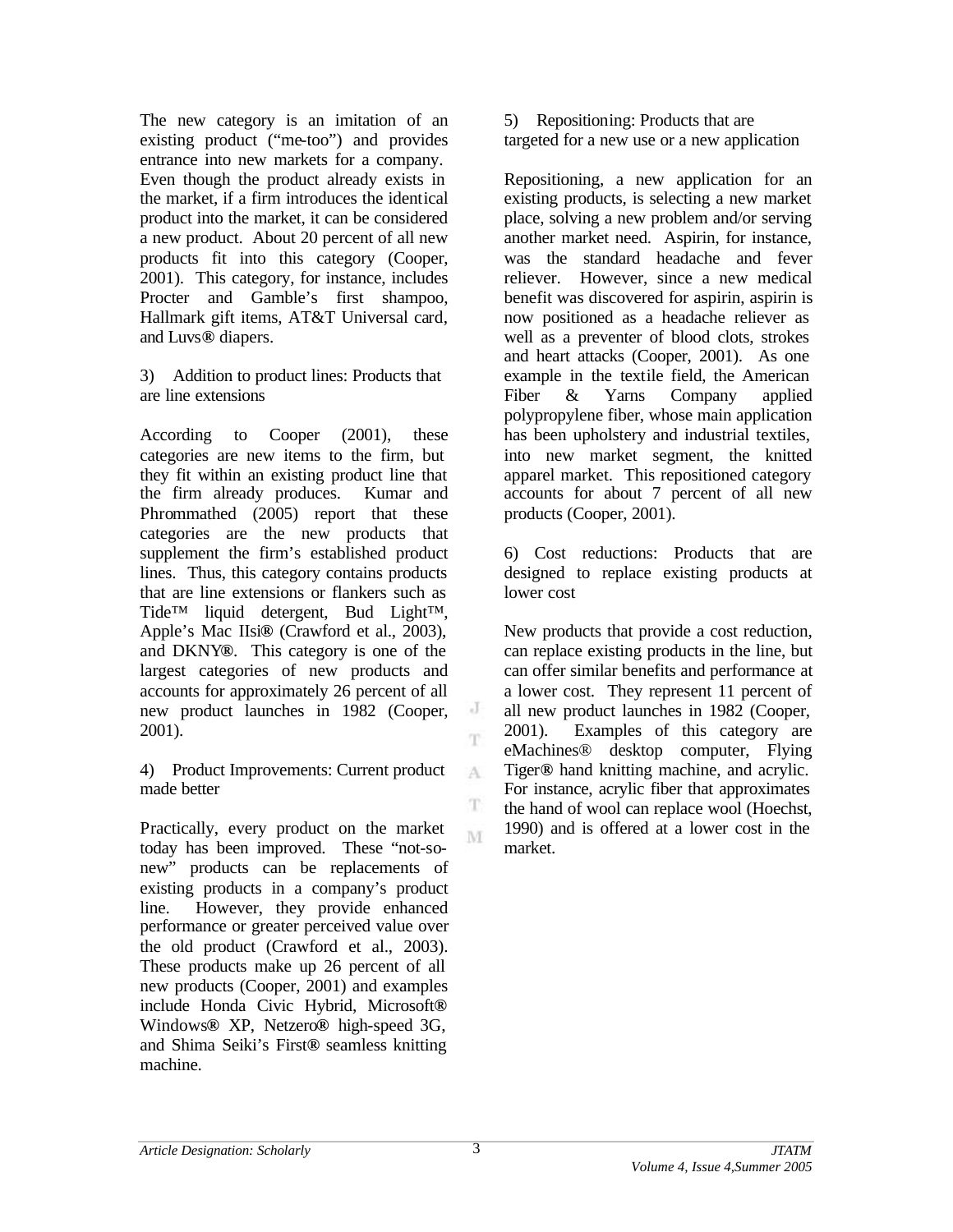

SOURCE: Booz-Allen & Hamilton, New Product Management for the 1980s (New York: Booz-Allen & Hamilton, Inc., 1982).  *Figure 1. Categories of New Products* 

Source: Cooper R. G. (2001). *Winning at New Products* (3rd ed.). New York: Addison-Wesley. p. 16.

J m.

> A m

M

Recently, Kumar et al. (2005) surveyed five new product categories including new-tothe-world, new-to-company, addition to existing lines, repositioning, and cost reduction. The study's results found that 31.68 percent of launched products fall into 'addition to existing lines' category (Kumar et al., 2005). The cost reduction category was in second place with 22 percent of all new launches, followed by new-to-company, market repositioning, and new-to-the-world consecutively (Kumar et al., 2005).

# **2.2. New Product Development**

New product development is essential for exceptional corporate performance, and research about what leads to new product success and failure has been carried out for both goods and services (Brentani, 2001). Ulrich and Eppinger (2004) describe New Product Development (NPD) as "the set of activities beginning with the perception of market opportunity and ending in the production, sale, and delivery of a product" (p. 2). According to Belliveau et al. (2002), new product development is "the overall process of strategy, organization, concept

generation, product and marketing plan creation and evaluation, and commercialization of a new product" (p. 450).

New product development can be rewarding and is critical to maintain a healthy organization. Cooper (2001) indicates, "New product development is one of the riskiest, yet most important, endeavors of the modern corporation" (p. 4). Successful new product development allows market expansion, increases profits, and enhances creativity and leadership. But, new products failure rates are considerable, and cost of failure is high. According to Booz-Allen and Hamilton (1982), the failure rate of new products introduced into the market remained in the 33 percent to 35 percent range between 1963 and 1981 (Urban & Hauser, 1993). More recently, Crawford et al. (2003) reported that around 40 percent of new products fail. The foremost reasons for new product failure is "no need for the product", and "there was a need, but the new product did not meet that need" (Crawford et al., 2003, p. 7). Failures also can be linked to poor market research, poor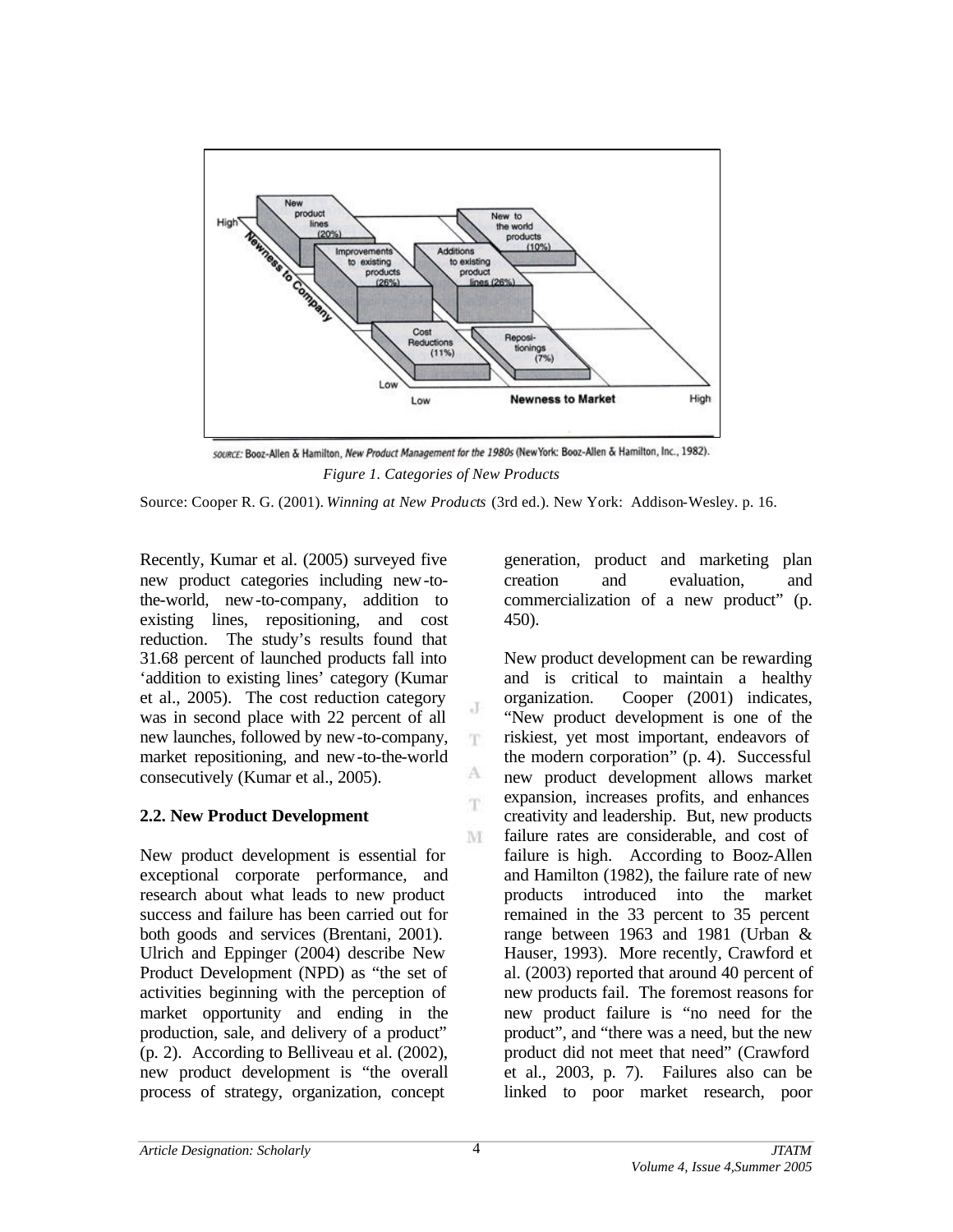positioning, inadequate support from the distribution channel, poor timing, competitive response, and major changes in technology (Urban et al., 1993).

New product development can also be costly. Enormous investments in research and development (R&D), engineering, market research, marketing development, and testing are made before the product is launched (Urban et al., 1993). These are major investments or major resource allocations for a company including capital resources and human resources; and with today's global competitive marketplace, many companies are closely watching expenditures.

#### **2.3. Key NPD Functions and Cross Functional Integration**

Development of new products is an interdisciplinary activity requiring contribution from nearly all the functions of a company (Ulrich et al., 2004). The following functions are consistently essential to new product development projects:

# 1) Marketing

The functions of marketing mediate the interactions between the firm and its customers. Marketing facilitates the A recognition of product opportunities, the T definition of market segments, and the identification of customers' needs (Ulrich et M al., 2004). Marketing also arranges for communication between the firm and its customers, sets target prices, and oversees the launch and promotion of the product (Ulrich et al., 2004).

The latest market research has been recognized as important to the success of new product development. It is essential to identify early market requirements and to understand the market place. Marketing is related to all stages of the new product development process, from product planning, screening, and testing through launch (Bruce et al., 1995).

2) Design

The design function also plays a pivotal role in defining the physical form of the product to satisfy customers' needs. The design function includes engineering design such as mechanical, electrical, software, and industrial design such as aesthetics, ergonomics, and user interfaces (Ulrich et al., 2004).

In manufacturing, industrial design has become a key factor in differentiating products from their competitors by providing them a coherent identity or higher levels of perceived value (Bruce et al., 1995). Engineering design has a critical role in the development of products in the manufacturing industry, solving technical problems using available technology in the most efficient method, and integrating product development with the requirements of effective production (Rothwell  $\&$  Gariner, 1984).

3) Manufacturing

Manufacturing is responsible for creating and operating production systems in order to produce new products. However, broadly defined, the manufacturing function also often involves purchasing, distribution, and installation (Ulrich et al., 2004). Manufacturing capability can be one technical success factor, and it relates to whether the company has internal or external capability to manufacture higher quality products to satisfy the customer demand (Crawford et al. 2003).

4) Finance

Another key function that influences the success of the new product development process is financial activity. Projects need to be suitably supported; yet checks on cost, profit margins and return on investment must be part of the process (Hopkins, 1981).

J  $\bar{\rm T}$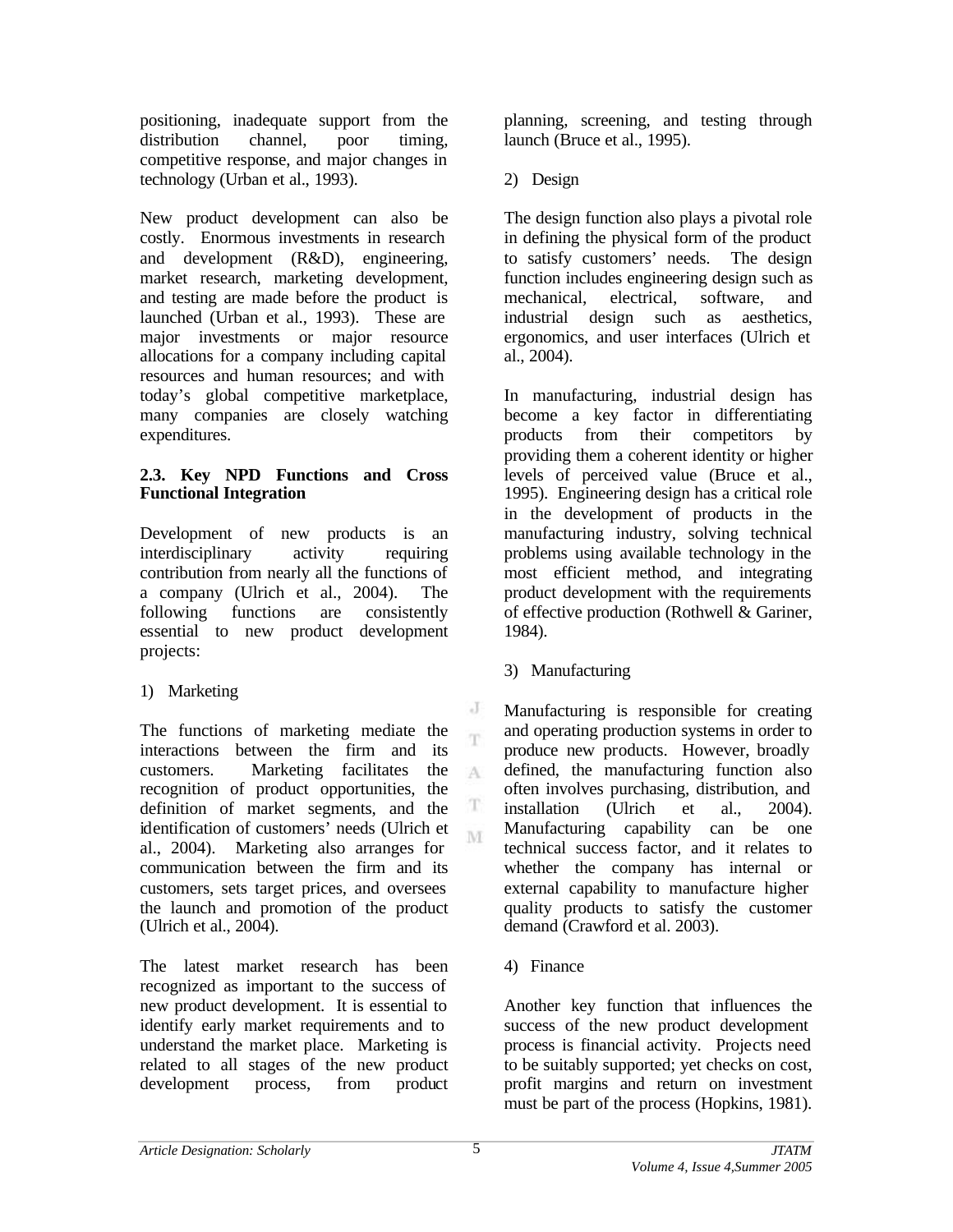Many companies utilize phase reviews to keep a check on the progress of the projects, the budget and the authorization to spend (Bruce et al., 1995).

#### *2.3.1. Cross-Function Integration*

Cagan and Vogel (2002) and Urban and Hauser (1993) comment that a true integration of engineering, industrial design, marketing and finance is important as well. Figure 2 depicts cross-functional integration with arrows showing the major interactions. According to Urban and Hauser (1993), marketing must offer research and development (R&D) correct customer need inputs, and R&D must design a product to fit customers' requirements. However,

research and development must also design a product that can be manufactured at highquality levels and low cost. Research and development (R&D) and engineering must work to innovate the process of manufacturing as well as design new products. Finally, finance interacts with R&D, manufacturing, and marketing when financial resources are required (Urban et al., 1993).

It is necessary to note that boundaries between the functions are not always clear. All the functions must work together, and all activities share the responsibility to produce successful products.



 *Figure 2. Cross-Function Integration* 

 Source: Urban, G. L. & H auser, J. R. (1993). *Design and Marketing of New Products* (2nd ed,). New Jersey: Prentice-Hall. p. 33.

#### **2.4. Successful New Product Management**

The main issues of new product development relate to the need for interdisciplinary inputs, for quality input, for cost input and for speed in the process

(Bruce et al., 1995). The inputs that contribute to the value of new products tend to conflict with each other, but there are synergies (Crawford et al., 2003, See Figure 3).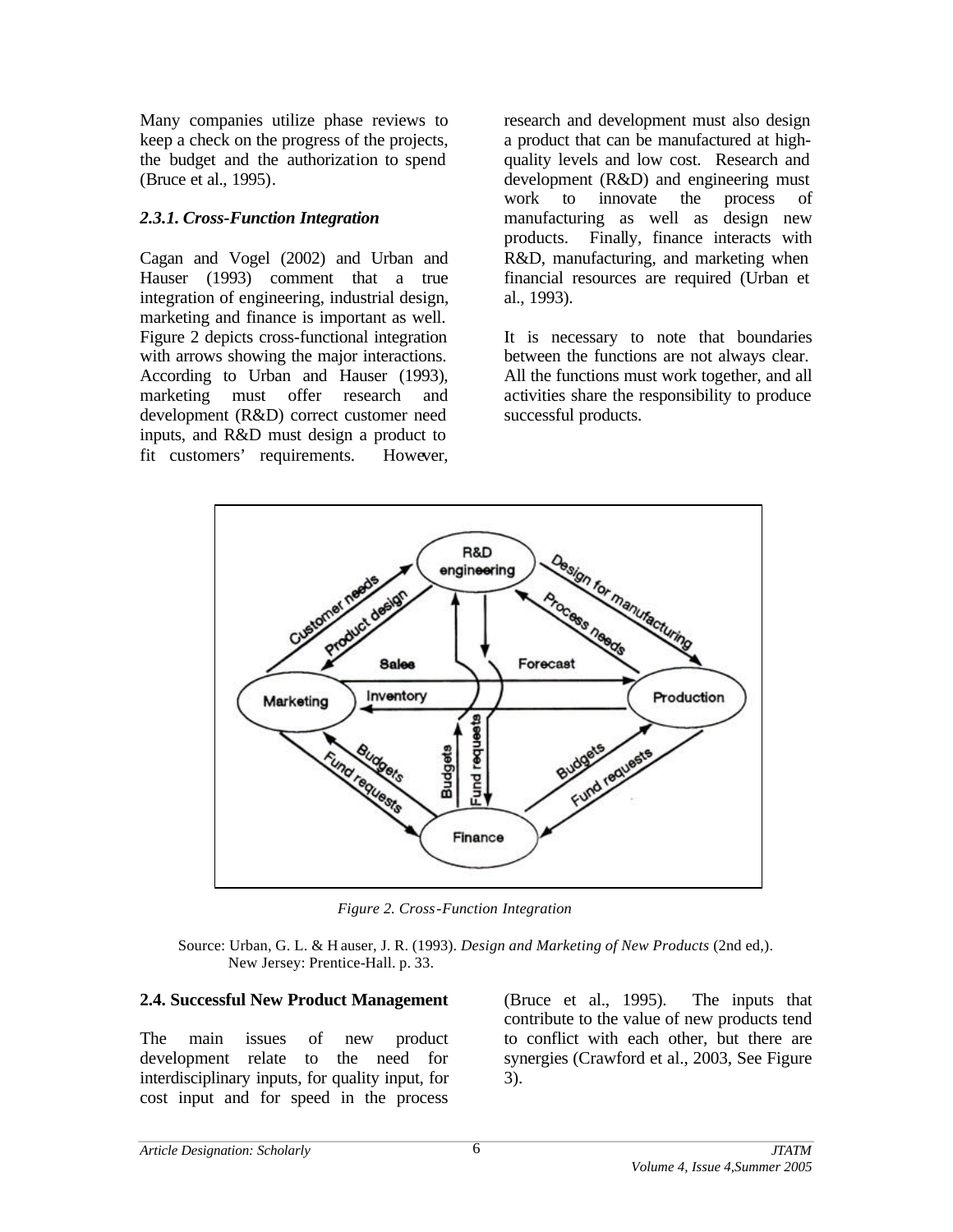

*Figure 3. The Conflicting Masters of New Products Management*

 Source: Crawford, M. & Di Benedetto, A. D. (2003). *New Products Management* (7th ed.). New York: McGraw-Hill. p. 15.

 $\cdot$ T

T

A T.

M

- Product *Quality*: Successful product development depends upon how good the product is, whether the product satisfies customers' needs, and whether the product is robust and reliable. Product quality is ultimately reflected in market share and the price that customers are willing to pay (Ulrich et al., 2004).
- Product *Cost*: Successful product development also relies on the manufacturing cost including spending on capital equipment and tooling as well as the incremental cost of producing each unit of the product. Product cost determines how much profit accrues to the firm for a particular sales volume at a particular sales price (Ulrich et al., 2004).
- Development *Cost*: Successful product development also depends on how much the firm has to spend to develop the product. Development cost is usually a critical portion of the investment

required to attain profits (Ulrich et al., 2004).

- Development *Time*: How rapidly the team completes the product development effort is also an important issue. "Development time determines how responsive the firm can be to competitive forces and to technological development, as well as how quickly the firm receives the economic returns from the team's efforts" (Ulrich et al., 2004, p. 2-3).
- *Value*: The inputs of quality, cost, and time contribute to the value of product. The challenge is to optimize the set of relationships in each new product situation to get higher value of the products (Crawford et al., 2003).

#### *2.4.1. Critical Success Factors for New Product Development*

The most important issue in the success of new product development is to understand the voice of the customer in terms of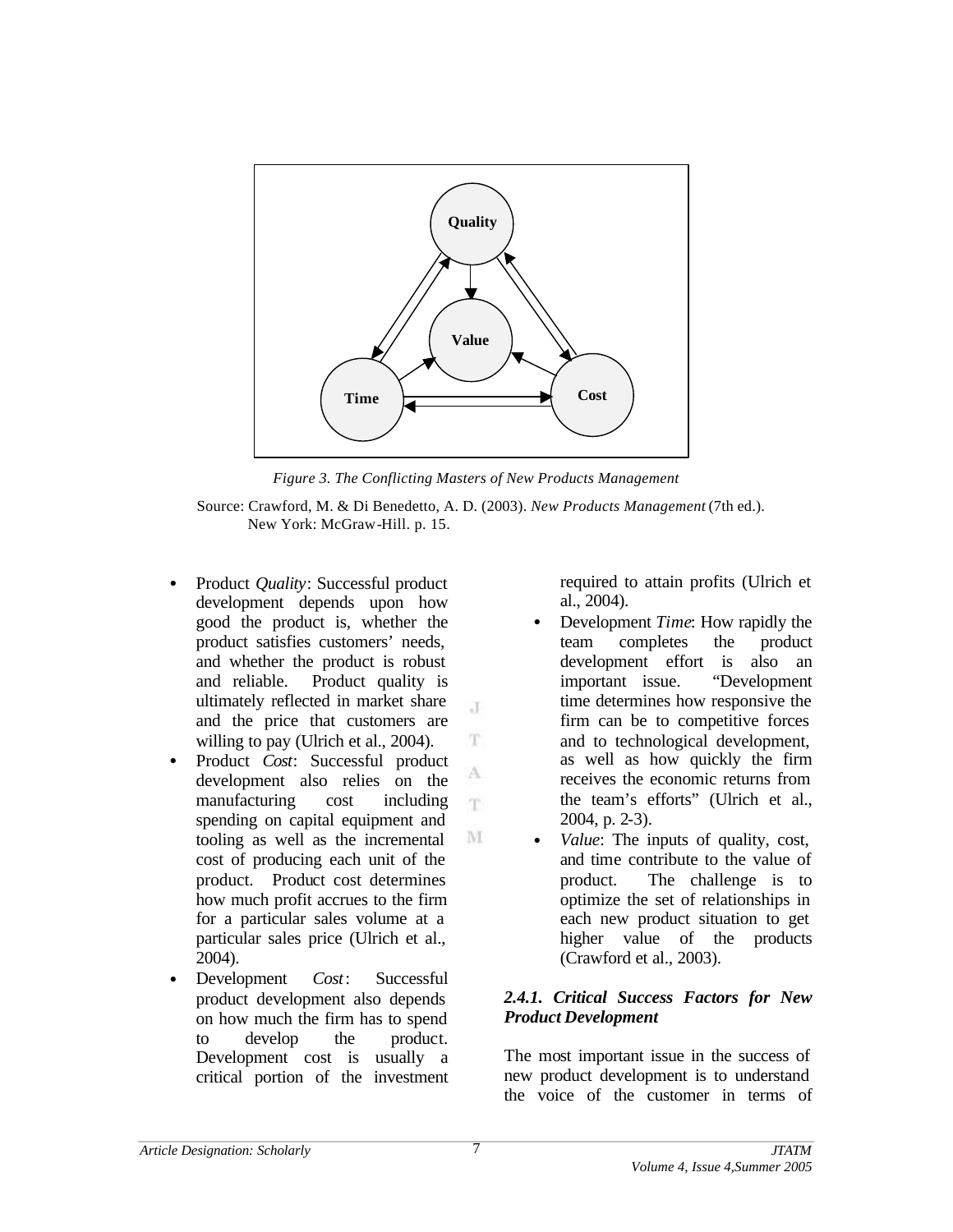perceived requirements and to set up a relationship between the customer input and how products are designed, produced, and managed (Urban et al., 1993). Voice of the customer (VOC) has been examined by several researchers (Cooper, 2001; Crawford et al.; 2003; Ulrich et al., 2004; Urban et al., 1993). Products can be sold when customers find them to be superior, of higher value, or unique, and when a firm can deliver the perceived benefits more effectively than competitors. Success in new product development also depends on whether the target market segment is sufficiently large and competition is manageable (Urban et al., 1993). Therefore, it is crucial to identify the target market

segmentation before the significant activity of designing and producing a product.

Sun and Wing (2005) summarized critical success factors for new product development identified by previous researchers as seen in Table 1. In general, common factors across the four studies include top management support for the team, long term strategy with innovation focus, and a structured new product development process. However, the factors proposed by the four different studies are not all exactly the same. For example, Cooper (1999) has pointed out the significance of "go/kill decision point into the NPD process" as one of the critical success factors while others did not.

|                                     | Critical success factors                                                                                                                                                                                                                                                                                                                                                                                                                                                                                                                                                                                                                                                                                                                                                                                                                                                                                                                                                                                                                                |                                                       |                                                                                                                                                                                                                                                                                                                                                                                                                                                                                                                                                                                                                                                                                                                                                                                                                                                                                                                           |
|-------------------------------------|---------------------------------------------------------------------------------------------------------------------------------------------------------------------------------------------------------------------------------------------------------------------------------------------------------------------------------------------------------------------------------------------------------------------------------------------------------------------------------------------------------------------------------------------------------------------------------------------------------------------------------------------------------------------------------------------------------------------------------------------------------------------------------------------------------------------------------------------------------------------------------------------------------------------------------------------------------------------------------------------------------------------------------------------------------|-------------------------------------------------------|---------------------------------------------------------------------------------------------------------------------------------------------------------------------------------------------------------------------------------------------------------------------------------------------------------------------------------------------------------------------------------------------------------------------------------------------------------------------------------------------------------------------------------------------------------------------------------------------------------------------------------------------------------------------------------------------------------------------------------------------------------------------------------------------------------------------------------------------------------------------------------------------------------------------------|
| Lynn et al. (1999)<br>Lester (1998) | Having a structured new product development<br>process<br>Having a clear and shared vision on the team<br>Developing and launching a product within the<br>proper time frame<br>Refining a product after launch and having a<br>long-term view<br>Possessing the optimal team skills<br>Understanding the market and its dynamics<br>Securing top management support for the team<br>and the team's vision<br>Applying lessons learned from past projects<br>Securing good team chemistry<br>Retaining team members with relevant experience<br>Senior management commitment<br>The culture of the organization<br>Cross-functional teams<br>Focus on adding value to the efforts of the<br>venture team<br>Provide strategy and fundamental guidelines<br>Share a common understanding of the process<br>Innovation requires expertise, skills, and<br>motivation<br>Generating good ideas<br>Team formation events<br>A detailed project tactical plan<br>Clear goals and milestone measurements<br>Shift to an external focus to run the new product | Poolton and<br><b>Barclay</b> (1998)<br>Cooper (1999) | Top management support for innovation<br>Long-term strategy with innovation focus<br>Long-term commitment to major projects<br>Flexibility and responsiveness to change<br>Top management acceptance of risk<br>Support for an entrepreneurial culture<br>Solid up-front homework to define the product<br>and justify the project<br>Build in the voice of the customer<br>Seek differentiated, superior product<br>Sharp, stable, and early product definition<br>A well-planned, adequately researched, and<br>proficiently executed launch<br>Build tough go/kill decision points into your process<br>Dedicated, supported cross-functional teams<br>with strong leaders<br>An international orientation: international teams,<br>global products<br>Provide training on new product management<br>Define standards of performance expected<br>Cut back the number of projects underway<br>Install a process manager |
|                                     | venture<br>Understanding in the venture team<br>Communication to management<br>The insight gained through reassessment efforts                                                                                                                                                                                                                                                                                                                                                                                                                                                                                                                                                                                                                                                                                                                                                                                                                                                                                                                          |                                                       |                                                                                                                                                                                                                                                                                                                                                                                                                                                                                                                                                                                                                                                                                                                                                                                                                                                                                                                           |

*Table 1. Critical Success Factors for NPD Identified by Previous Researchers*

Source : Sun, H. & Wing, W. C. (2005). Critical Success Factors for New Product Development in the Hong Kong Toy Industry. *Technovation*. 25. p. 295.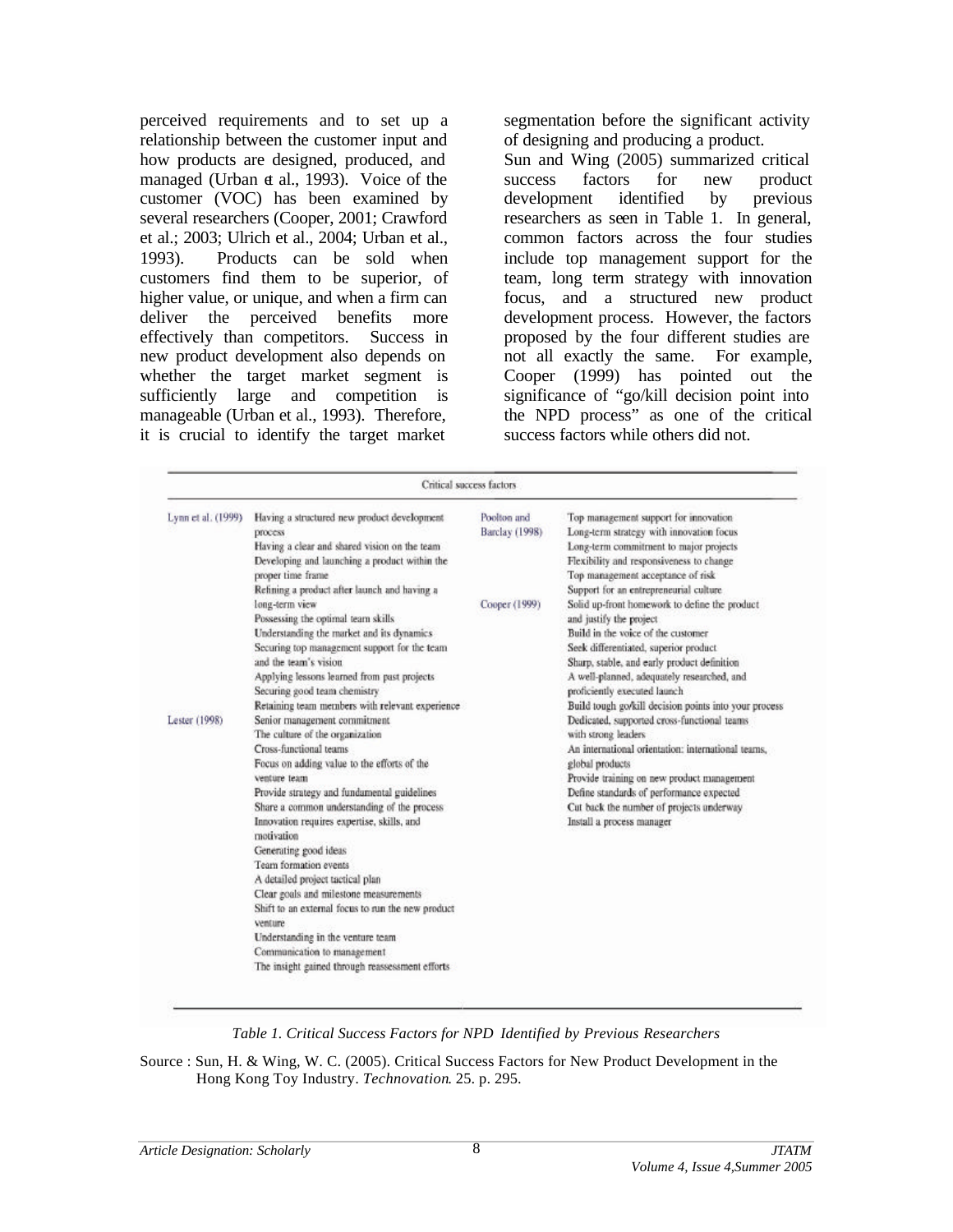Sources used:

Cooper, R. G. (1999). From Experience: The invisible Success Factors in Product Innovation. *Journal of Product Innovation and Management*. 16(2).

Lester, D. H. (1998). Critical Success Factors for New Product Development. *Research Technology Management*. 41(1).

Lynn, G. S., Abel. K. D., Valentine, W. S., & Wright, R. C. (1999). Key Factors in increasing speed to market and improving New Product Development Rates. *Industrial Marketing Management*. 28. Poolton, J. & Barclay, I. (1998). New Product Development from Past Research to Future Application. *Industrial Marketing Management*. 27.

#### **2.5. Key Research Issues in New Product Development**

New Product Development researchers have examined key research issues such as market orientation, innovation management, supply chain management, project risk management, globalization, alliances, timeto-market management, and cost analysis. Three main research issues (market orientation, innovation management, and time-to-market management) recognized as most important new product success factors will be discussed.

# *2.5.1. Market Orientation*

Researchers (Langerak, Hultink & Robben, 2004; Tyler & Gnyawali, 2002; Wren, Souder & Berkowitz, 2000) have explored the role of market orientation in determining new product success. According to Wren et al. (2000), "Market orientation is the set of cross-functional processes and activities directed at creating and satisfying customers through continuous needs assessment" (p. 602). Tyler et al. (2002) defined market orientation as "the organization-wide generation of market intelligence pertaining to current and future customer needs, dissemination of the intelligence across departments, and organization wide responsiveness to it" (p. 260). Through proper market orientation, the firms can gain a better understanding of customer needs and wants, and a great knowledge of competitor activities and market trends (Wren et al., 2000). Naver and Slater (1990) have conceptualized market orientation as a composite of three behavior components: customer orientation, competitor orientation,

and interfunctional coordination (Tyler et al, 2002).

1) Customer Orientation and Competitor **Orientation** 

According to Tyler et al. (2002), customer orientation and competitor orientation include all of the activities involved in acquiring information about the customers and competitors in the target market and disseminating it throughout the business. Whereas proactive firms identify and respond to long-term customer needs and thus become more customer-oriented, reactive firms identify and respond to competitor's actions and thus are more competitor-oriented (Frambach, Prabhu & Verhallen, 2003). However, Naver, Slater, and MacLachlan (2000) point out, "A market orientation, whether reactive or proactive, is the foundation for a firm's innovation effort" (p. 11).

2) Interfunctional Coordination

Interfunctional coordination, positively related to market orientation and new product success, is a structural aspect of an organization facilitating communication and coordination between firm's differ ent functions (Tyler et al., 2002).

# *2.5.2. Innovation Management*

Brentani (2001) states, "Innovation involves the creation of a new product, service or process" (p. 170). Although innovation is very risky and uncertain, and requires expensive endeavors (Cormican & O'Sullivan, 2004), it plays a vital role in

J T.

 $\Lambda$ Ŧ.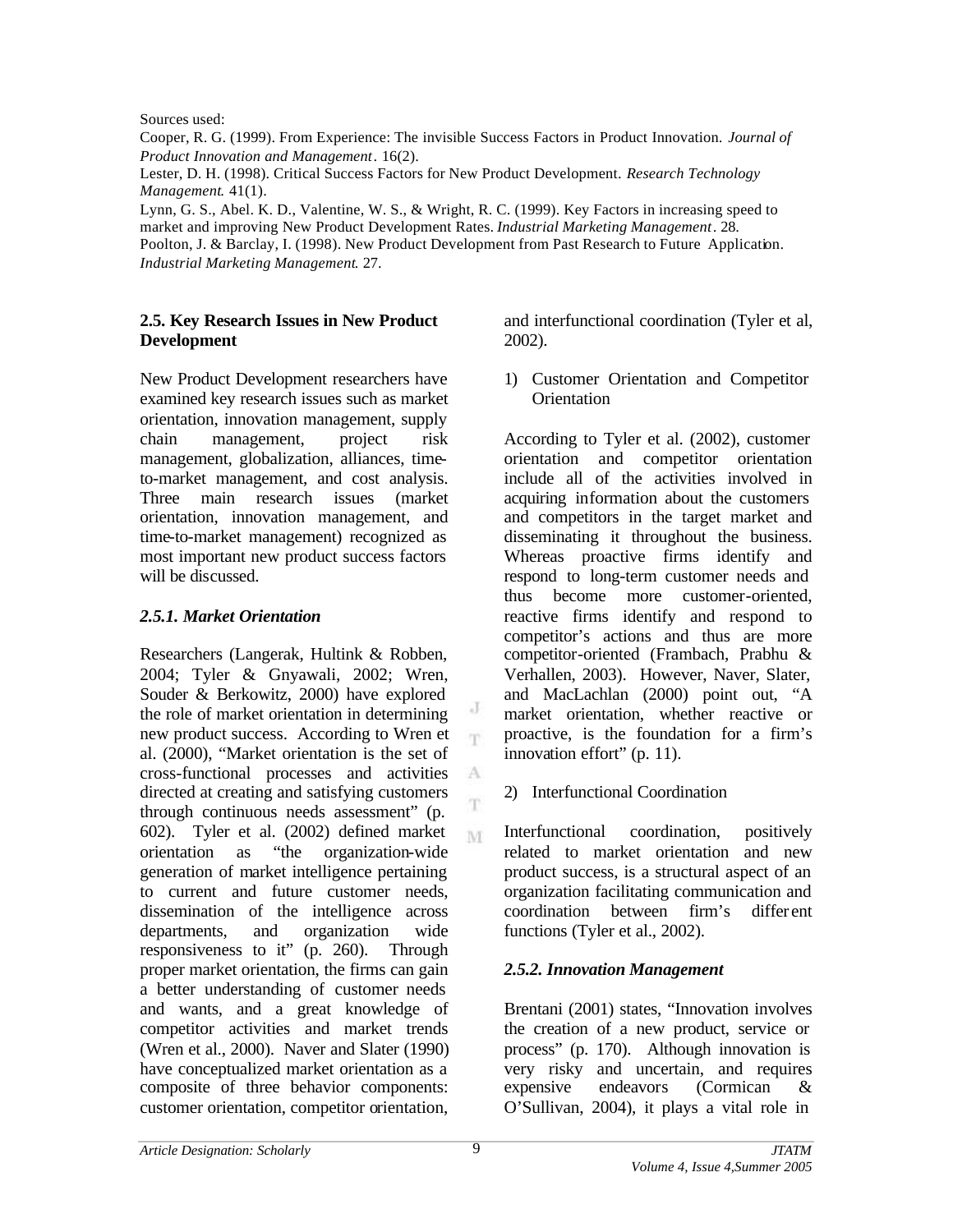increasing organization's competitive power. Many researchers (Astebro & Michela, 2005; Cormican et al., 2004; De Brentani, 2001; McDermott & O'Connor, 2002) have identified the need for innovation management in new product development. Key factors that were found to facilitate innovation management consist of strategy and leadership, information and communication, and planning and selection.

# 1) Strategy and Leadership

Strategy and leadership have been identified as the first critical success factors to enable effective innovation management. According to Cormican and O'Sullivan (2004), a product strategy should define the aims and objectives of the product innovation effort related to the company's overall business strategy. A product strategy should also focus and integrate team effort and permit delegation (Cormican et al., 2004). While every member in the project team has an input into product innovation, leaders appear to have an imperative impact on product innovation initiatives. A leader's role is to create a vision and effectively communicate it by setting obvious objectives (Cormican et al., 2004).

# 2) Information and Communication

Another key factor identified for successful innovation management is organizational information and communication process (Van Riel, Lemmink, & Ouwersloot, 2004). Scholars (Allen, 1985; Clark & Fujimoto, 1991; Souder, 1992) in the field of innovation have traditionally viewed innovation as an information processing activity (Moenaert, Caeldries, Lievens, & Wauters, 2000). The innovation team attains information on markets, technologies, competitors, and resources, and translates the information into a product design and strategy (Moenaert et al, 2000). Thus, innovation success is related to how well companies gather and diffuse information (Van Riel et al., 2004), making

communication an essential necessity for product innovation especially when team members are geographically distributed (Cormican et al., 2004).

# 3) Planning and Selection

A rational planned innovation effort is also important for company's success. It is necessary to effectively plan and select projects, which are customer focused and linked to the new product strategy and goals (Cormican et al., 2004). Because contemporary organizations must be customer driven (Cooper, 1999), it is critical to clearly understand user needs, and all plans and selections should fit with the customer needs or projected future needs.

# *2.5.3. Time-to-Market*

Researchers (Bayus, 1997; Cooper & Kleinschmidt, 1994; Skerlj & Prasnikar, 2005; Smith, 1999) also have documented the importance of time-to-market in new product development. According to the researchers, how fast a new product can be developed and brought to market determines its ultimate success or failure. McGrath (2004) comments that decreased time-tomarket provides numerous benefits such as gaining higher productivity, reducing the costs of many projects, and enabling timebased competition.

# 1) NPD Cycle Time

 Reducing new product development (NPD) cycle time can create relative advantages in market share, profit, and long-term competitiveness (Sanchez & Perez, 2003). How then do companies reduce NPD cycle time in product innovation? According to Griffith (1993), "Decreasing product/project complexity and the introduction of a systematic new product process significantly reduce cycle times" (Cooper et al., 1994, p. 382). Smith (1999) comments that skipping steps can be one of the tools of rapid development. In the fashion apparel industry, firms that concentrate on

 $_{\rm c}$  J T

A

 $_{\rm T}$ M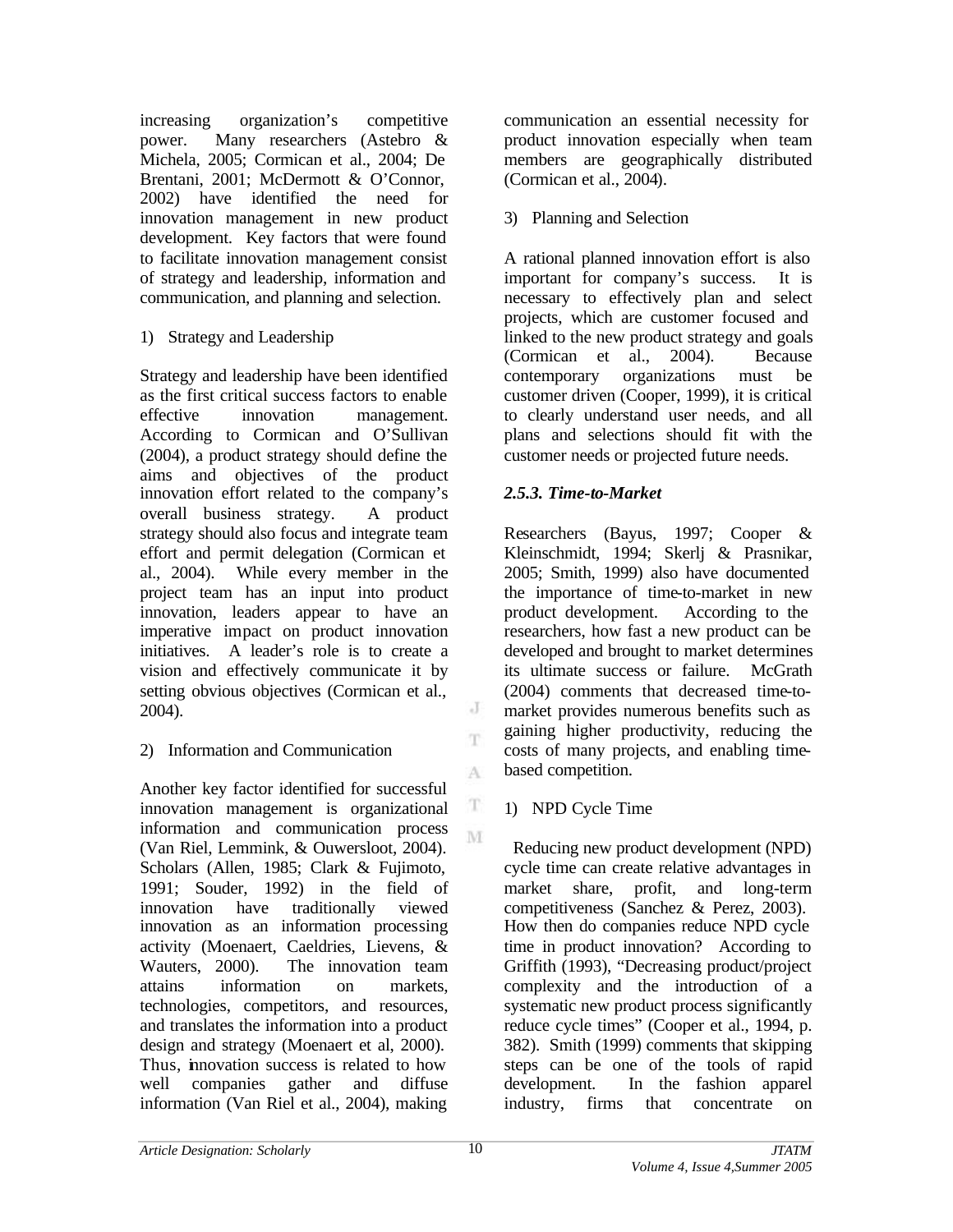producing copies referred to as knockoffs, or adaptations of products already on the market, can reduce the amount of time required to complete the process (Keiser & Garner, 2003) because they skip some of NPD processes (steps) including opportunity identification and design and development processes.

# 2) First-to-Market

Companies with 'first to market' products capture the market, enjoy a high market share, create barriers to entry for the competition and create brand awareness for their product (Prasnikar et al., 2005). Carrillo and Richard (2004) state, "An innovating first entrant gains a monopoly that yields premium price until a competitor's eventual entry drives prices down. Conversely, delays in bringing products to market can be devastating" (p. 2).

3) Quick Changes in both Technology and Customer Needs

How quickly the product can be changed to fit with technology and customer needs is also an important issue in new product development (Cooper et al., 1994). Especially, in the textile and apparel industry, it is critical to effectively recognize and adapt to quickly changing trends in the market (Keiser et al., 2003).

# **3. New Product Development Processes**

A new product development process (NPD Process) is defined as "a disciplined and defined set of tasks and steps that describe the normal means by which a company repetitively converts embryonic ideas into salable products or services" (Belliveau et al., 2002). Ulrich et al. (2004) state, "A new product development process is the sequence of steps or activities that an enterprise employs to conceive, design, and commercialize a product" (p.12). Several researchers have developed new product processes for use with assorted products.

Table 2 is a summary of the previously presented new product development processes. For organizational purposes as well as illustrating how complex new product development process have become, Urban and Hauser's process was selected as the first product development process in Table 2, and each of the activity categories of other new product development processes are aligned vertically.

However, it is important to note that "in practice many of activities of the phases will be going on simultaneously, and interaction will be common" (Urban et al., 1993, p. 50). Compared to the sequential process, simultaneous (overlapping) phases of development reduce time to market and smooth the transition between phases. Therefore, it is critical to be aware that the product development process is a multicross-functional program, where all functions work together to accomplish the required task (Crawford et al., 2003).

Each new product development process model in Table 2 consists of the different process arrangements. For example, Urban and Hauser (1993) describes a five step decision process model while Trott's (2002) NPD process is composed of eight-steps. Nevertheless, all new product development process (NPD) models have similarities in the key activities and functions. Even though all new product development process models use the different step terminologies, the process begins with perception of market opportunities and typically involves identification of customers' needs, design development process, product and market testing, and market launch. In addition, all the processes or activities are multidisciplinary within different company organizations.

Many other researchers (Barclay, Holroyd & Poolton, 1995; Cooper & Kleinschmidt, 1986; Erhorn & Stark, 1994; Gruenwald, 1992; Hart & Baker, 1994; Himmelfarb, 1992; Rosenthal, 1992; Saren, 1994) also have developed new product processes

J Υŕ

A

T M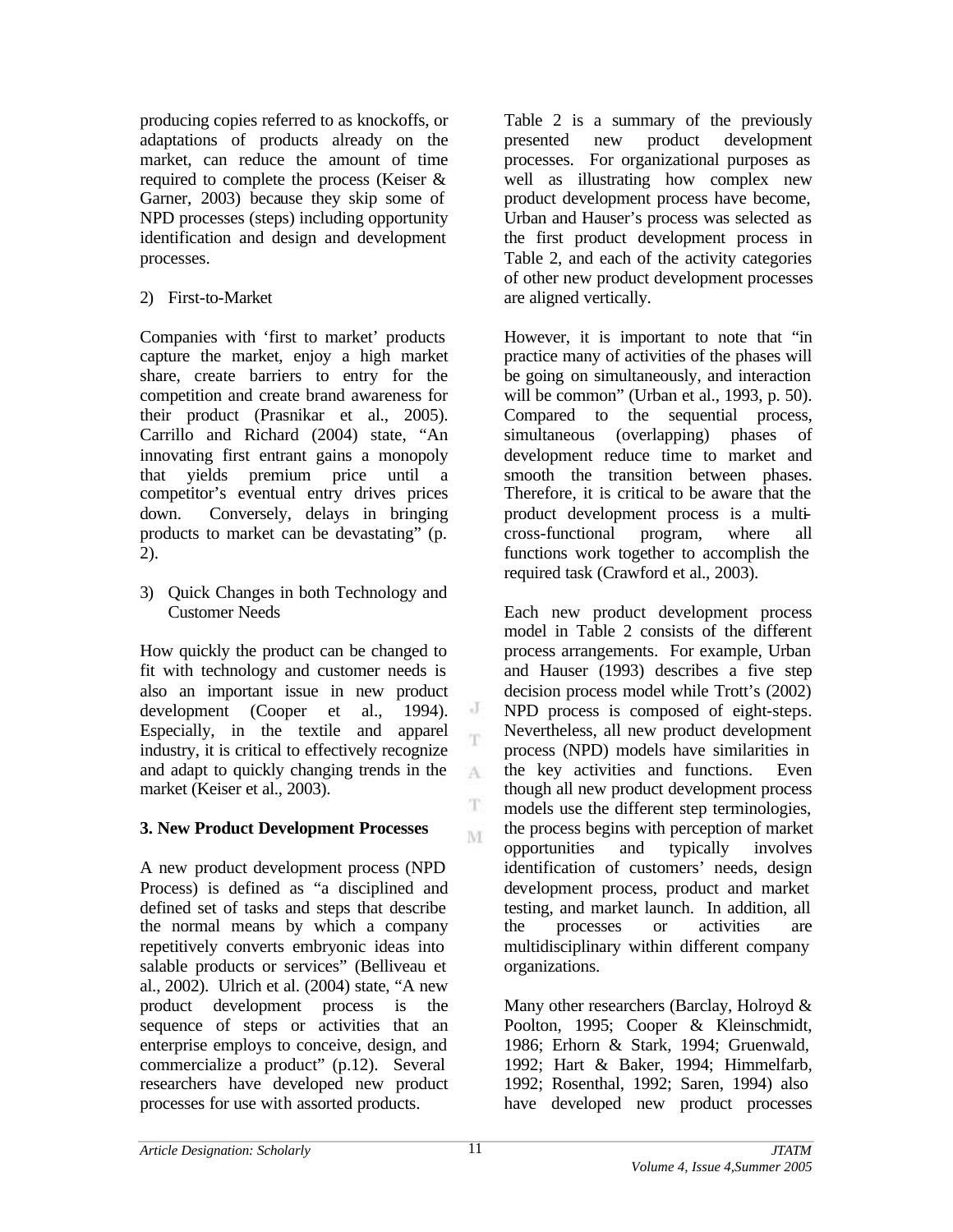which are reviewed in May-Plumlee (1999). These NPD process models also have

|                                    | $\mathbf{1}$                                 |                                    |                            | $\overline{2}$ |                                   | 3                           | $\overline{\mathbf{4}}$  | 5                         |                    |                              |
|------------------------------------|----------------------------------------------|------------------------------------|----------------------------|----------------|-----------------------------------|-----------------------------|--------------------------|---------------------------|--------------------|------------------------------|
| Urban and<br>Hauser                | Opportunity Identification                   |                                    | Design                     |                | Testing                           | Introduction                | Life Cycle<br>Management |                           |                    |                              |
| Ulrich and<br>Eppinger             |                                              | Concept<br>Planning<br>Development |                            |                | System-Level<br>Design            |                             | Detail Design            | Testing and<br>Refinement | Production Ramp-up |                              |
| Crawford<br>and Di<br>Benedetto    | Opportunity<br>Identification &<br>Selection |                                    | Concept<br>Generation      |                | Concept/<br>Project<br>Evaluation |                             | Development<br>Launch    |                           |                    |                              |
| Cooper                             |                                              | Discovery<br>Scoping               |                            |                | <b>Build Business Case</b>        |                             | Development              | Testing and<br>validation | Launch             | Post Launch<br>Review        |
| <b>Bruce</b> and<br><b>Biemans</b> | Idea<br>Generation                           | Screening                          | Concept<br>Develop<br>ment |                | Marketing<br>Strategy             | <b>Business</b><br>Analysis | Product<br>Development   | Market Testing            | Commercialization  |                              |
| Trott                              | Idea<br>Generation                           | Idea<br>Screening                  | Concept<br>Testing         |                | <b>Business Analysis</b>          | $_{\rm d}$                  | Product<br>Development   | <b>Test Marketing</b>     | Commercialization  | Monitoring and<br>Evaluation |

*Table 2. New Product Development Processes*

Author : Choi, W. (2005).

 $\mathbf{M}$ 

Sources used :

Urban, G. L. & Hauser, J. R. (1993). *Design and Marketing of New Products* (2nd ed.). New Jersey: Prentice-Hall.

Ulrich, K. T. & Eppinger, S. D. (2004). *Product Design and Development* (3rd ed.). New York: McGraw-Hill.

Crawford, M. & Benedetto, A. D. (2003). *New Products Management* (7th ed.). New York: McGraw-Hill. Cooper R. G. (2001). *Winning at New Products* (3rd ed.). New York: Addison-Wesley.

Bruce, M. & Biemans, W. G. (1995). *Product Development – Meeting the Challenge of the Design-Marketing Interface*. New York: John Willey & Sons.

Trott, P. (2002). *Innovation Management and New Product Development* (2nd ed.). London: FT Prentice Hall.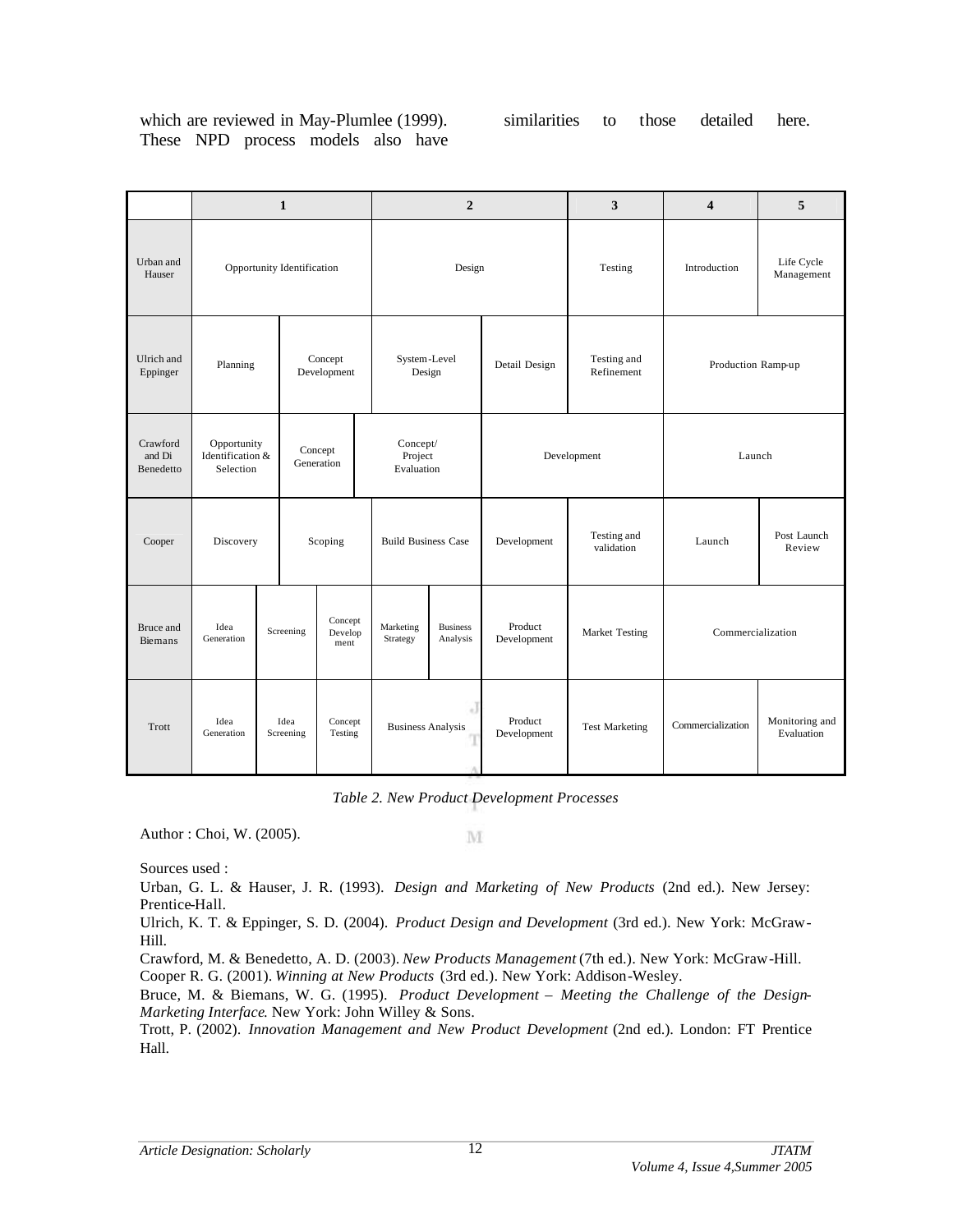#### **4. New Product Development in Textiles and Apparel**

Examples of new product development in textiles and apparel exist with several companies and products with diverse textile end uses. Research and trade literature identified various new product development processes and strategies. The following illustrations are examples of new product development processes in the global marketplace.

#### **4.1. Glen Raven, Inc.**

Glen Raven, Inc., a North Carolina – based company, is one of the world's largest technical textile specialists. Glen Raven is privately held with continuous family ownership over 125 years in the textile industry (McCurry, 2004). Since its founding in 1880, the company has successfully developed numerous new textile products including 100% solutiondyed acrylic fabric and the first pantyhose (tights). The company also has produced products for diverse end use such as awnings, automotive textiles, patio furniture seat covers, advertising graphics or sails on

luxury yachts (Glen Raven Inc., 2005, See Figure 4). Currently, Glen Raven is organized with divisions including Technical Textiles, the Filament Fabric group, Sunbrella® and International (through Dickson® acquisition).

Glen Raven, Inc., recently, has earned the 2005 Textile World Innovation Award through empowering its associates to be innovators, developing a culture of marketdriven innovation and carefully building a global approach to business (Borneman, 2005). The Sunbrella**®** brand of performance fabrics focuses on innovation for awnings, furniture, marine and convertible car tops. Glen Raven Technical Fabrics markets performance fabrics for automotive, protective apparel, military and marine applications (Glen Raven, 2005). Glen Raven's success depends on a proactive strategy including aggressive investment for marketing strategy and innovation as well as global expansion. Sections 4.1.1 to 4.1.4 present how the company has repeatedly retooled and realigned itself to maintain its profitability and viability for over 100 years in the textile industry.



*Figure 4. Numerous Glen Raven's Applications*

Source: Glen Raven Inc. (n.d.). Retrieved June 22, 2005, from http://www.gleraven.com

# *4.1.1. Innovation*

*Article Designation: Scholarly JTATM* Allen Gant Jr., President of the company points out, "The key to innovation is lack of fear" (Rivas, 2005, p. A1). The company has heavily invested the latest technology and has a penchant for innovation

(McCurry, 2004). In recent years, the company implemented a program called "GlenOvation" (Rivas, 2005). According to Rivas (2005), the "GlenOvation" program, an internal program designed to involve every associate in the innovation process, rewards workers for any innovative ideas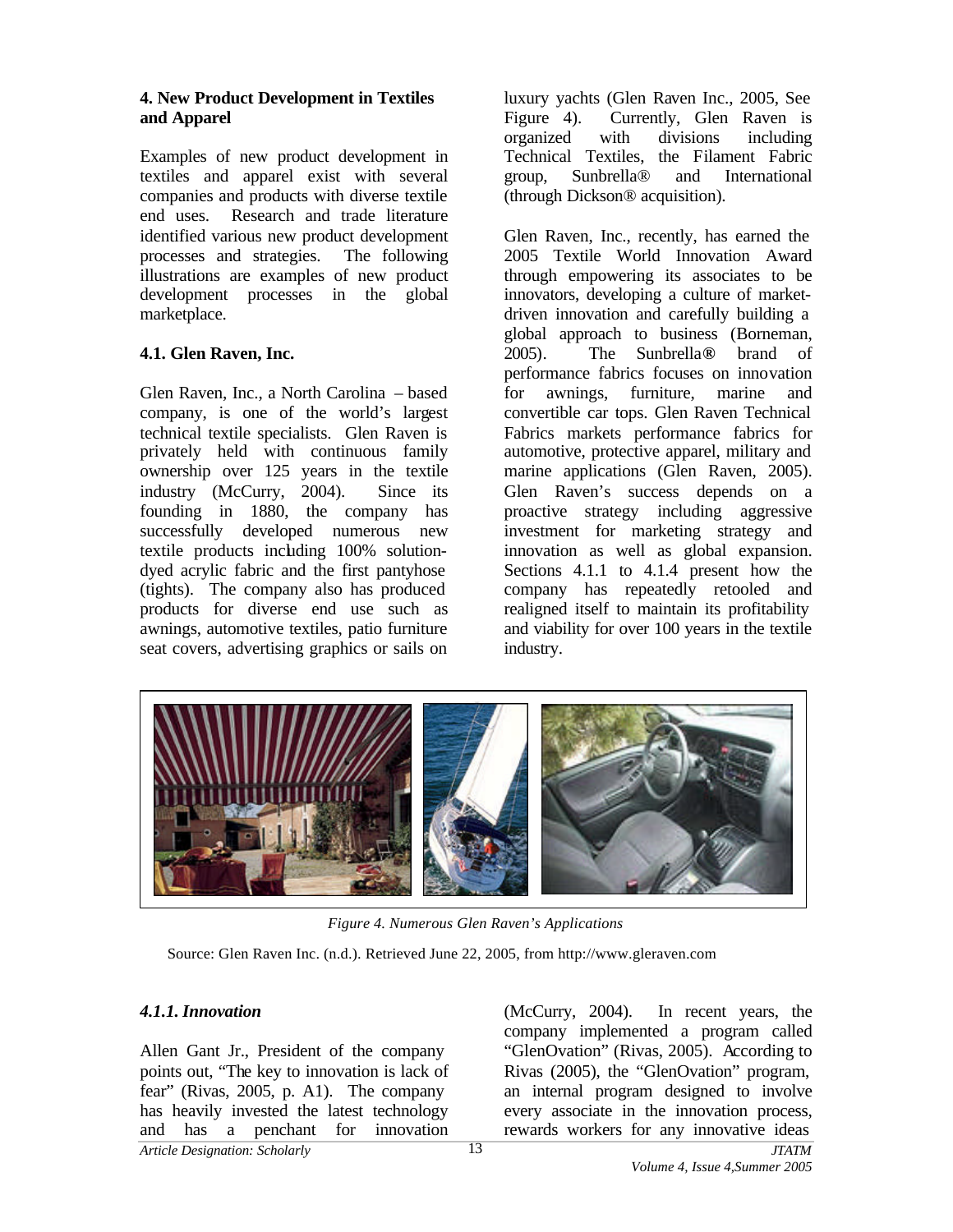that they offer. John Coates (2005), Director of Research and Development at Glen Raven Inc., comments, "We have seen tremendous commitment from our associates around the world, and we are now funding several new ideas that have great potential in their intended markets. As we continue to nurture these ideas and have market success we feel the momentum will continue to grow in support of GlenOvation" (Borneman, 2005, www.textileworld.com). Glen Raven is aware of the importance of creative ideas for new product development.

# *4.1.2. Marketing Strategy*

Marketing strategy plays a critical role at Glen Raven, not just in supporting successful brands, but in understanding markets and guiding Glen Raven's investment direction (Borneman, 2005). Borneman (2005) explains, "Few textile companies understand and act on market data the way Glen Raven does to continually reposition assets and make tough decisions on entering and exiting markets" (p. 20). The company has the capability to adjust to change that has kept it alive through good times and bad (Rivas, 2005). Glen Raven Inc., as recently as six years ago, was 50 percent apparel, and today it is less than 3 percent apparel. It shows that the company does not get bound up in tradition or past successes (Borneman, 2005).

The company's aggressive investment in supporting its marketing strategy is reflected in various examples including research and development, and testing. A few years ago, the company invested one million dollars in improving its testing facilities to become fully certified to test fabrics (McCurry, 2004).

# *4.1.3. Globalization*

Currently, Glen Raven, Inc. has expanded to 127 countries around the world (Borneman, 2005). The company searches for healthy and growing markets with room for Glen Raven to succeed. It builds brands and barriers to entry by competitors, and thoroughly defends those markets with

marketing strategy programs (Borneman, 2005).

The company learned how to expand globally when they acquired Dickson S.A., France, and recently embarked on building a plant in China (Borneman, 2005). From a global perspective, it was the action that gave the company a more global emphasis than anything else it had ever done. Now, the company has about 40 percent of their operations outside the United States within different cultures (Borneman, 2005).

# *4.1.4. Voice of the Customer*

In particular, Glen Raven considers the significance of the voice of the customer (VOC) for their products. The company endeavors to identify customers' requirements and to develop the high quality product that exceeds customer expectations (Glen Raven, 2005). To satisfy customers' expectations, the R&D team at Glen Raven spends time with sales force, attends trade shows, and interacts with customers.

# **4.2. Freudenberg Nonwovens**

Freudenberg Nonwoven Group, a wholly owned family enterprise headquartered in Germany, is the world's largest manufacturer of nonwoven goods. The company retained number one world ranking in annual sales of nonwoven industry in 2003, at an estimated 1.4 billion dollars (Bitz, 2004). Freudenberg Group consists of 17 production facilities located in 12 different countries including Argentina, Brazil, China, Germany, Italy, Japan, South Africa, South Korea, Spain, Taiwan, the UK, and the USA (Bitz, 2004). The company employs the five core divisions – interlinings, filtration, hygiene/medical, technical nonwovens and tuft (Nonwovens Industry, 2003), and its divisions involve numerous markets from apparel interlinings, automotive interior trims, hygiene products, to carpet backings. Freudenberg's five divisions are now independently responsible for product development, marketing, sales and services as well as for its own production, plants and production lines

J T.

A

 $\mathbf T$ M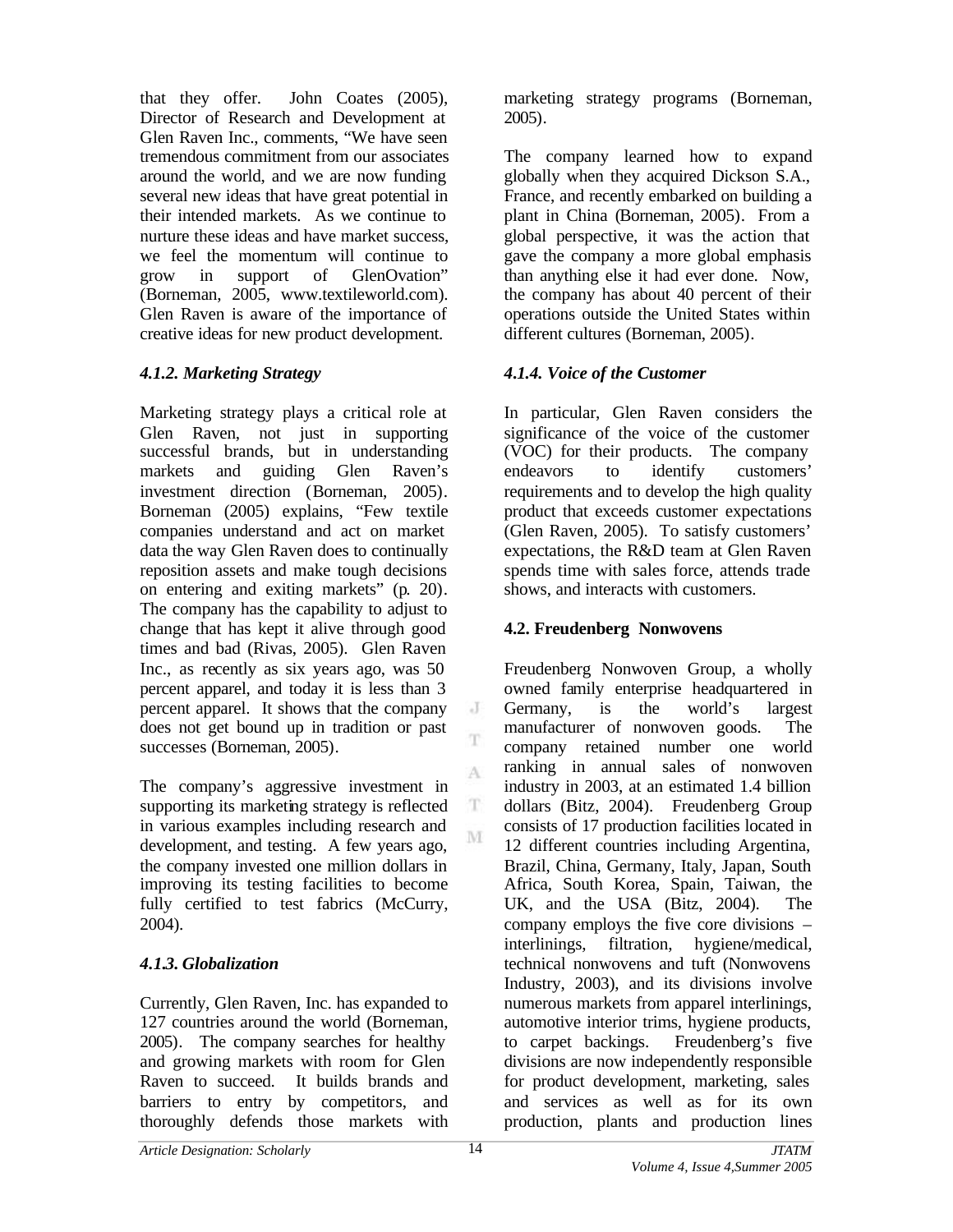(Nonwovens Industry, 2004). Thus, each division is capable of operating independently while they still profit from the advantages of a large company such as technology, purchasing power, financial aid, and human resources (Nonwovens Industry, 2003).

# *4.2.1. Value for customers and Innovation*

Freudenberg's key focus is to anticipate, understand and meet customers' needs and expectations (Freudenberg, 2005). In order to satisfy customers' demands, the company concentrated on modernizing the product line and a corporate restructuring program (Bitz, 2004). The restructuring program was designed to enable the company to react more quickly to customers' requirements and market trends (Bitz, 2004). The company believes that it is essential to provide innovative products and a high level of value added service to customers to remain competitive in the market (Freudenberg, 2005).

Freudenberg is also aware of the importance of supplying innovative products. They consider that constant innovation in everything they do is critical for their long term financial success (Freudenberg, 2005). For example, in the filtration division, the company identified demands for fine filtration products that help to improve the environment and public health. They then developed and expanded filters (MicronAir™ cabin air filters) for the removal of odors available for household, automotive and industrial end use (Bitz, 2004). Freudenberg plans to invest in the construction of a new line for making MicronAir™ cabin air filters in Germany (Bitz, 2004). Freudenberg invested 40 million dollars to build new product development lines for total five different divisions (Bitz, 2004). Stephan Tanda, a president and CEO, states, "Success for us will come through differentiated technology and tremendous diversity both when it comes to roll good production, finishing, and converting. We use our broad set of industry expertise to follow the growth of

our customers" (Nonwovens Industry, 2004).

### *4.2.2. Global Alliances and Partnership*

Freudenberg has a long successful tradition of global cooperation, alliances and partnership which enable better serve customers as well as strength its competitive position (Freudenberg, 2005). According to Deeds and Rothaermel (2003), successful management of strategic alliances and partnership has become vital to firms' new product development and eventually to firm performance. Freudenberg has experienced numerous alliances and joint ventures with international partners. For instance, in the interlining division, Freudenberg has achieved a long term relationship with the Japan Vilene Company. This relationship has allowed Freudenberg to match its capacity in Asia to the market needs, and to maintain a production cost structure comparable with local producers (Nonwovens Industry, 2004).

In July 2001, Freudenberg and Frisby Technologies formed a joint venture. Under the joint venture agreement, Freudenberg created nonwoven material whereas Frisby was responsible for product manufacturing and marketing (Bitz, 2004). In June 2003, Freudenberg acquired a 100% share of ComfortTemp® products from Frisby Technologies based in Winston-Salem, North Carolina, USA (Bitz, 2004). In May 2004, in order to enhance competitiveness in the filtration market in China, there was another joint venture between Freudenberg, Japan Vilene, and local Chinese partners. The joint venture supplies motor and cabin air filter housing as well as filter elements to leading automotive manufacturers in North and Western China (Nonwovens Industry, 2004). The international joint venture provides numerous benefits to the company and its partners such as sharing relevant technologies, increasing companies' capacity of their industry and enhancing the bargaining power (Nakamura, 2005).

J

T A

 $\mathbf T$ M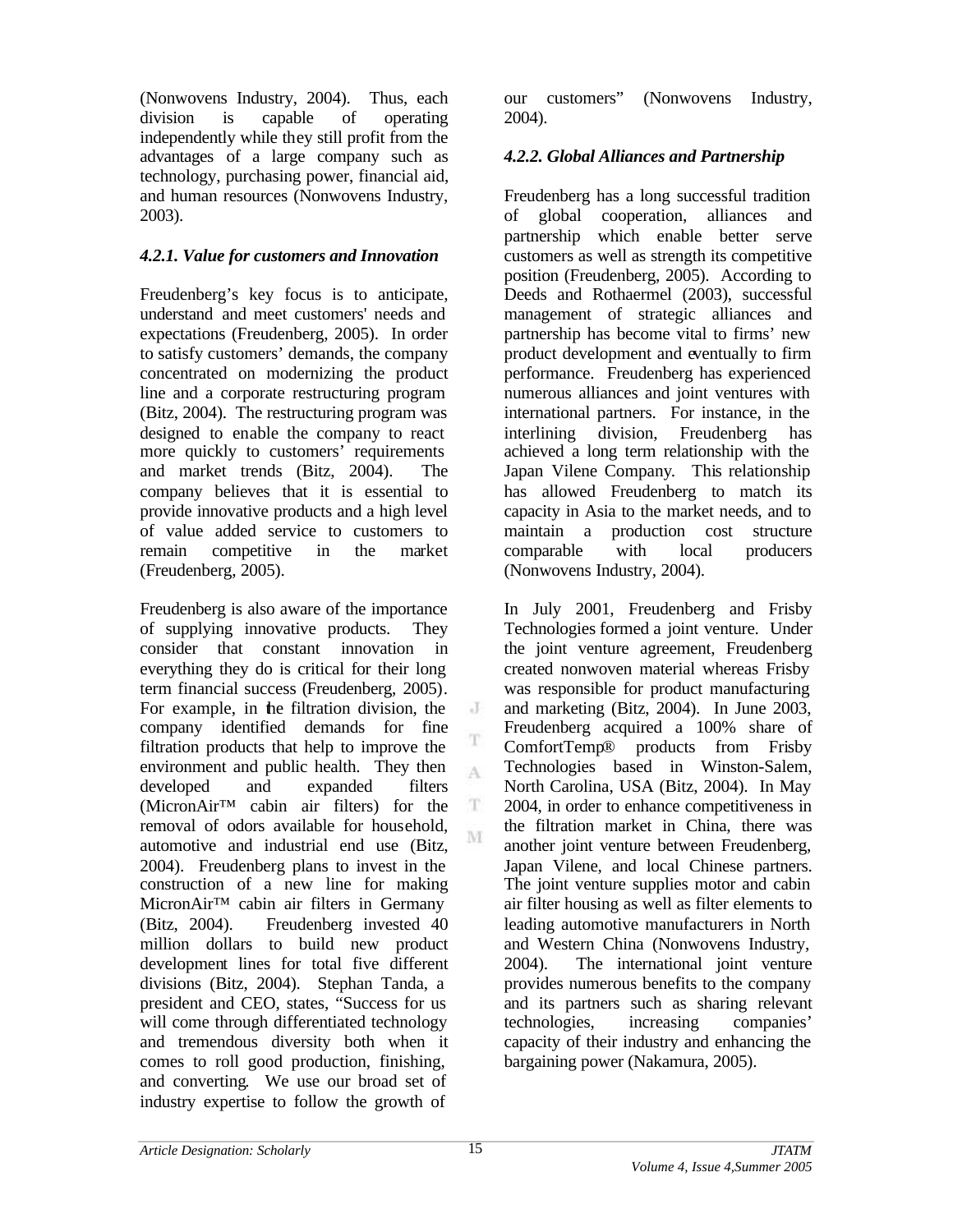#### **4.3. Herman Miller Aeron Chair**

Herman Miller, Inc., founded in 1923, is a leading provider of office furniture and services worldwide. The company headquarters is located in Zeeland, Michigan, and Herman Miller operates U.S. subsidiaries in Atlanta, Georgia, and Lake Mills, Wisconsin. The company enhances the working environment through the design, manufacture and distribution of furnishings, interior products, and related services (Herman Miller, 2005). Net sales of \$262,000 in 1923 grew to \$1.34 billion in fiscal year 2004 (Herman Miller, 2005).

The Herman Miller Aeron Chair is a unique product combining ergonomics, aesthetics, material and manufacturing innovation, and mechanical invention (Herman Miller, 2005). It was a main departure from the competing solutions to office seating. While Aeron Chair was a significant change, it was quickly accepted as a suitable solution to the needs of current office workers (Cagan & Vogel, 2002). Although the retail price of the Aeron chair is expensive (approximately 800 US dollars), the Aeron has witnessed a high degree of success in the market (Cole, 2003). The next section illustrates what Bill Stumpf and Don Chadwick, designers of the Aeron Chair, saw that no one else did, and why Herman Miller was willing to invest in such an untested seating concept.



*Figure 5. Herman Miller Aeron Chair*

Source : Herman Miller Inc. (n.d.). Retrieved June 27, 2005, from http://www.hermanmiller.com

#### *4.3.1. Opportunity Identification*

The two designers began the product development process without any assumption about form or material, but with some strong convictions about what a chair is required to do for a person (Herman Miller, 2005). They recognized new areas of stress on the body from the effects of spending long periods of time seated in the same position. They looked at issues of body temperature, blood circulation, and spinal compression (Cagan et al., 2002). They also recognized that the light and open aesthetic trend had not been applied to seating design. Office seating had been traditionally used as a way to denote the class structure of the office (Cagan et al., 2002). The Aeron endeavored to shift the emphasis from hierarchy to comfort.

Herman Miller was aware that economic issues associated with the kinds of illness and reduced performance was also important (Cagan et al., 2002). Nowadays, keeping employees healthy and functioning has become a big challenge in business. Thus, Herman Miller saw that retaining employees and helping them function at their fullest is more profitable and stable for companies than constantly replacing with new people (Cagan et al., 2002).

J T.

A T.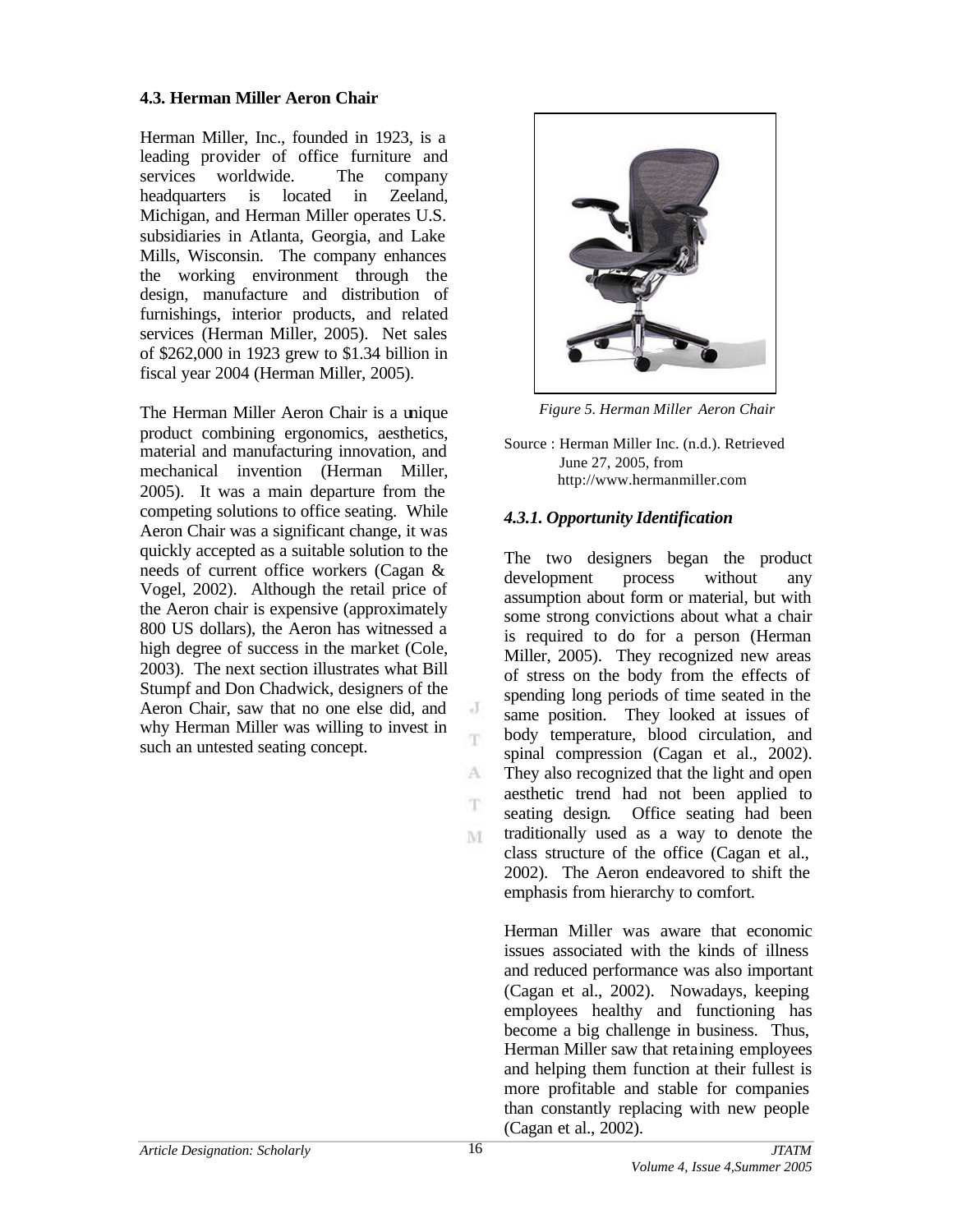#### *4.3.2. Process*

The project was initiated by a team (including marketers, designers, an ergonomic research group, and engineers), who began a potential seat design to replace the existing recliners used by senior executives. An early emphasis on ergonomic research of anthropometrics, and issues related to sitting down and getting out of chair was studied (Cagan et al., 2002).

The team focused on new research studies that identified issues related to long-term seating in weight distribution and heat transference. This focus led to the proposal for breathable seating surface design that allows people to retain an even heat distribution in the front and back of chair. After the concept proposal, the team tried to develop the material that prevents heat build up from the body. However, the team recognized that they had to find the right supplier to make the fabric (Cole, 2003). Herman Miller found the Quantum Group Inc. who was able to create a material to meet Herman Miller requirements. Quantum Group, however, overcame manufacturing obstacles in the fabric development through special extrusion methods and other manufacturing methods not typically used in most textile manufacturing plants (Cloe, 2003). Finally, this fabric supplier successfully developed an engineered form-fitting material, which is a weave of elastomeric -based specialty fibers.

The open weave that was developed has the capability to meet the performance demands of a breathable interface between the body and the chair. It also provides ergonomic solutions and unique aesthetics (Cagan et al., 2002). The Aeron Chair offers people a sense of security and safety from a health view point. Office workers feel that they are sitting in a chair designed to fit their body and one which will support them in the variety of tasks they must perform. Therefore, it provides less chance of injury and diminishes potential for the long termnegative effects that most workers face (Cagan et al., 2002).

In design, the Aeron chair is the type of design that no one would have predicted and yet when it debuted everyone responded to it in a positive way. It anticipated the shift away from the need to make people feel important by rank to the need to make them feel comfortable by design. The Aeron chair was developed to fit equally well in a renewed loft space and in new actionoriented open office designs. It also looks elegant in combination with other furnishing in high-end office decor and meeting rooms. As a result, the aesthetic and technical uniqueness does not allow competitors to imitate the chair without looking like they are making a direct rip-off (Cagan et al., 2002). Randy Brown, a Herman Miller product manger, (2003) states, "The Aeron success story required an exhaustive collaboration among several individuals with diverse talents, as well as more patentable ideas than any previous Herman Miller undertaking" (Cole, 2003, p. 14).

#### **4.4. American Fibers and Yarns Company**

American Fibers and Yarns Company (AF&Y) was established in 1965 as Phillips Fibers Corporation, developing and producing polypropylene filament yarn for home furnishings and other products. American Fibers and Yarns Company has now become the largest supplier of polypropylene filament yarns in the United States (Rodie, 2004). Headquartered in Chapel Hill, North Carolina, AF&Y maintains a technology center that specializes in engineering filament yarn in innovative combinations not available from other suppliers (AF&Y Co., 2005). Based on its success in the core residential contract and industrial fabric markets, AF&Y is now setting its sights on other applications and markets which include repositioning products towards knit apparel applications (Gross, 2005).

American Fibers and Yarns Company has had success in the home furnishing market

J

T

A

 $\mathbf T$ M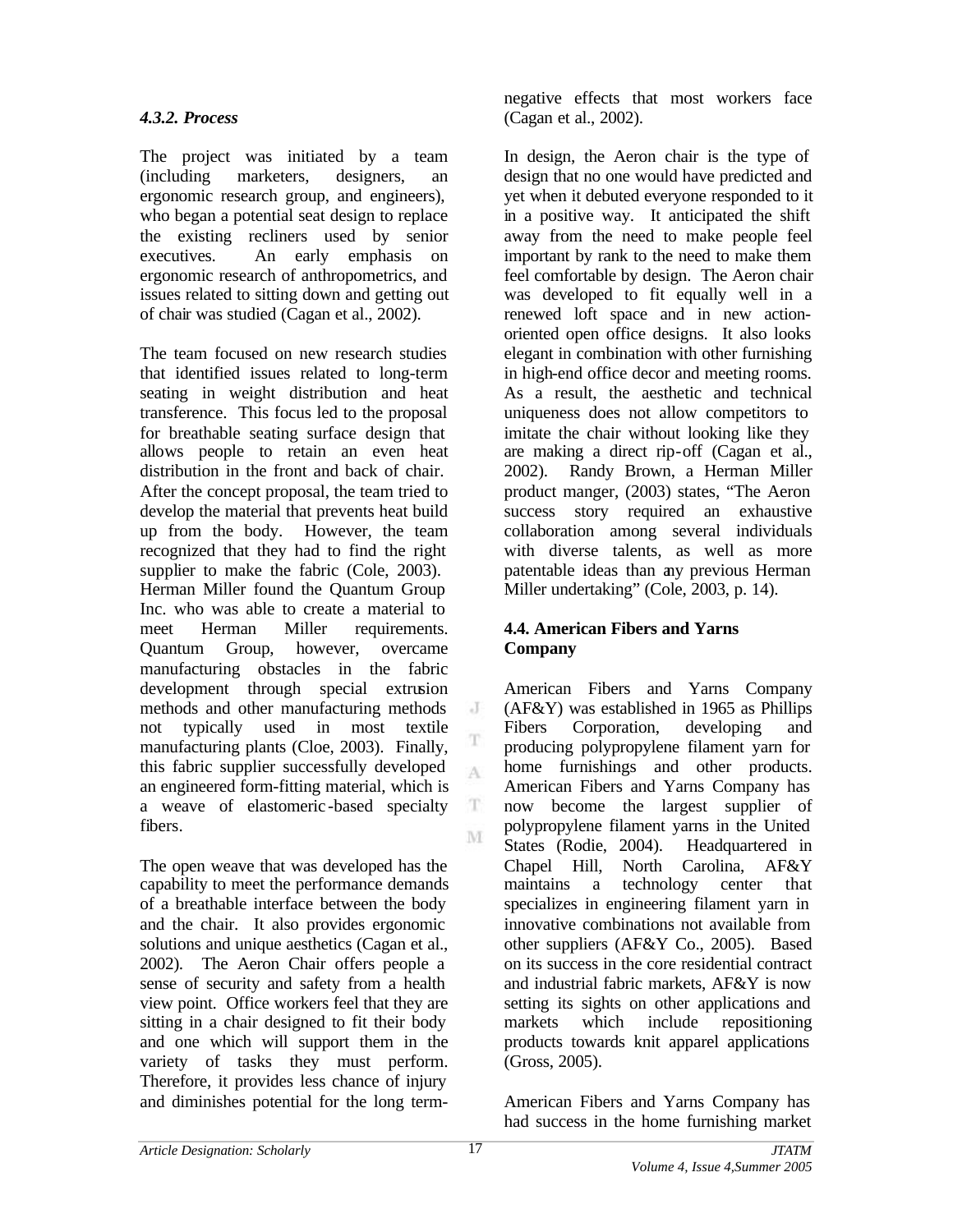by emphasizing the inherent performance properties of polypropylene fiber. Innova®, developed by AF&Y, is a fiber with characteristics such as light weight, quick drying, durability, resistance to bacteria, the lowest thermal conductivity, abrasion resistance, and low cost (AF&Y, 2005). Recently, the company penetrated the knit apparel market by promoting the benefits of polypropylene (Gross, 2005).

James T. Morelli, an executive vice president at AF&Y, says, "What we have got there is the exact same technology with the same characteristics adapted for the apparel market. We looked at how to replace cotton, rayon, polyester with these

products giving the consumer easy care characteristics such as stain resistance and washability. We are also looking at sweaters and dress socks with all the same characteristics" (Gross, 2005, p. 58). In order to easily identify gaps between what customers want and what the characteristics of products are, the company has utilized a matrix described as a radar chart (Apperson, 2004). The radar chart effectively demonstrates what benefits or properties have been found to be important to the home furnishing customer. It also illustrates benchmarking of the home furnishing competition, as well as the opportunities for improvement (See Figure 6).



*Figure 6. Radar Chart*

 Source: Apperson, M. (February 12, 2004). Interviewed at headquarter of American Fibers and Yarns Company in Chapel Hill, NC. Promotional material AF&Y

M

In 1999, AF&Y established the Technology Center in Bainbridge, Georgia., where a team of engineers and technicians perform research and development using state-of-theart equipment (Rodie, 2004). Morelli states, "Technology development has been an active process for the past three years. Moving forward, it is the foundation of the future of our business" (Rodie, 2004, p. 23).

In the last three years, the company has invested about 3 million dollars in research and development (Gross, 2005). Morelli mentions, "American Fibers & Yarns is one of the few yarn producers investing in

technology" (Rodie, 2004, p. 24). He continues, "Our technology includes proprietary chemistry as well as proprietary texturing techniques and processes. We rely on our supplier relationships to continue to develop new technologies for our product lines, and enlist suppliers to help us bring new technologies to market" (Rodie, 2004, p. 24).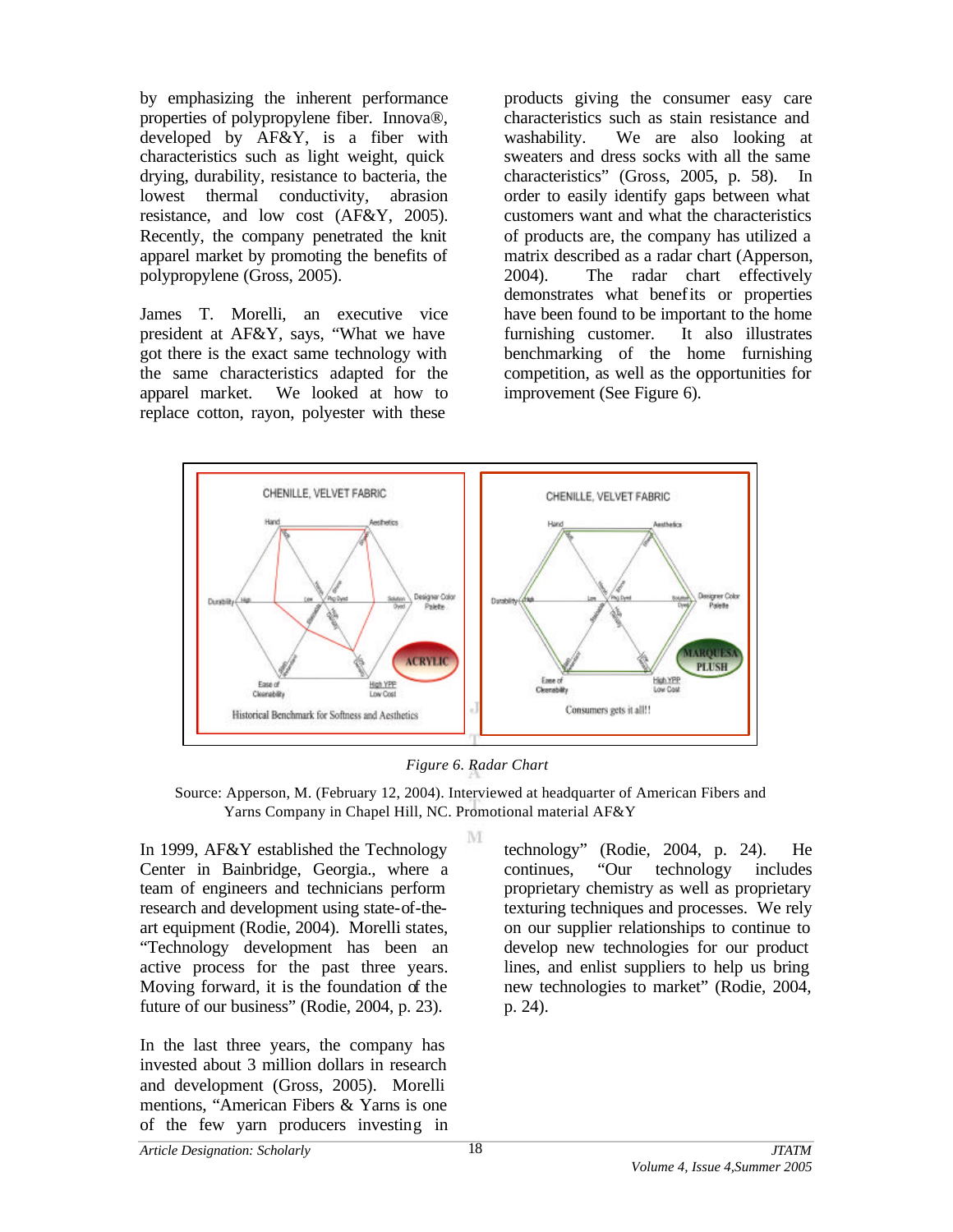#### **4.5. Bandage Group**

Barnes and Bruce (2000) introduced the Bandage case study, which mainly provides a study of requirement capture and new product development within an organization. The Bandage Group was founded by an entrepreneur in the 1950s, when he developed ideas to market tubular bandage (Barnes et al., 2000). Since the 1970s, the group has developed its international network and their product has been expanded, with acquisition and development of associated healthcare products, covering several major therapy fields, and continence care (Barnes et al., 2000). However, the new product development at Bandage is not formal. This case study shows how different the theory and reality of new product development may be.

#### *4.5.1. New Product Development Process*

Figure 7 illustrates the procedure flowchart for NPD at Bandage. However, in reality their NPD process does not follow formal stages. For example, in theory, the project teams have responsibility for preparing business plans, forecasts, and design stages as part of the NPD process. The information fed into the NPD committee from the project teams should then allow the committee to make go/kill decisions at the each stagegate. In realty, the stage-gate process is not followed at Bandage. Rather, it is viewed as largely subjective and emotive process (Barnes et al., 2000).



*Figure 7. NPD Procedure Flow Chart at Bandage*

Source: Bruce, M. & Cooper, R. (2000). *Creative Product Design*. New York: Wiley. p. 143.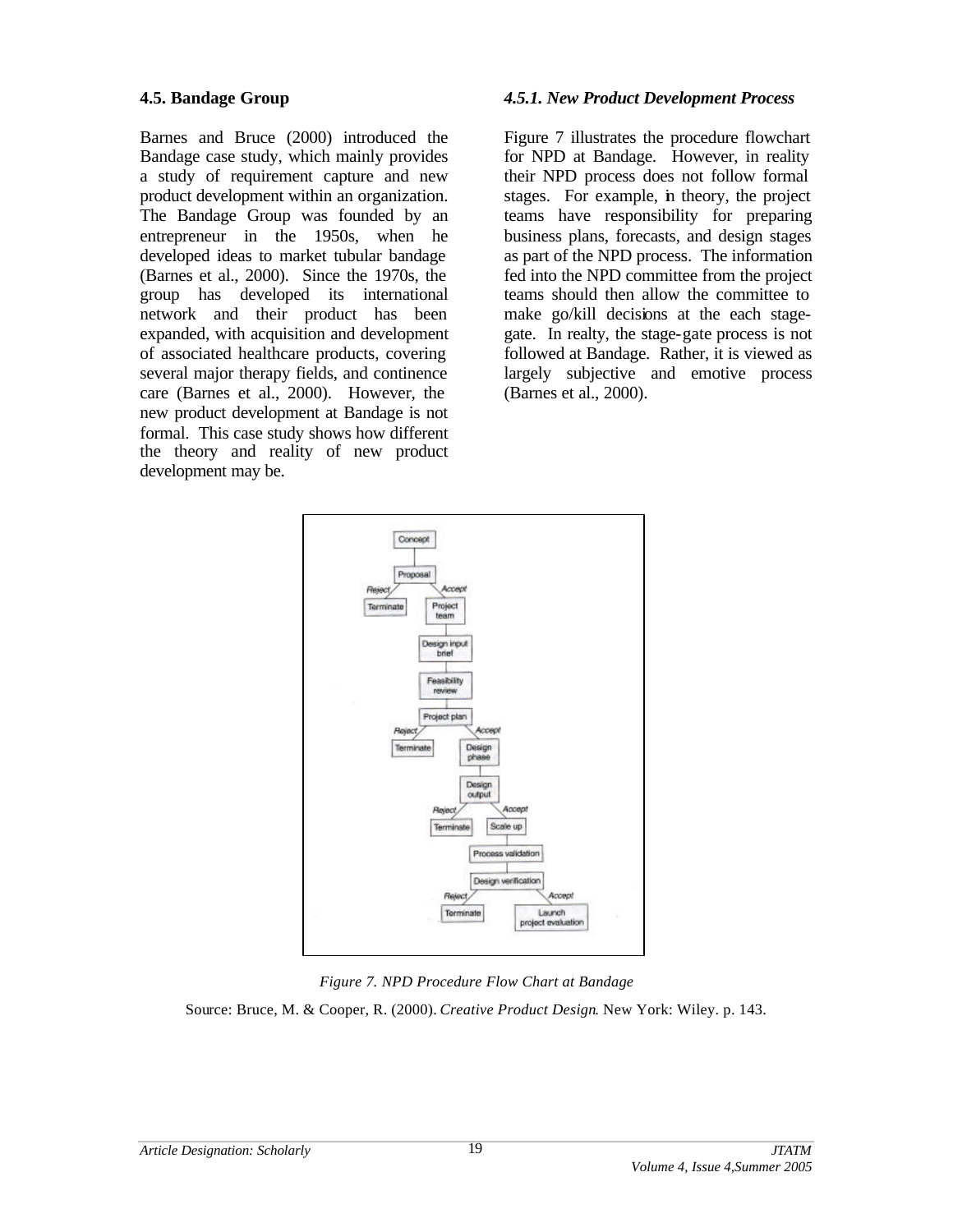### *4.5.2. Requirement Capture for Bandage*

"Although there is a form of a phase review system in the NPD process at Bandage (Figure 7), in reality this system does not work" (Barnes et al., 2000, p. 150). In the idea generation stage, although anybody at Bandage can generate an idea for new products, there is no formalized way of establishing idea generation. Anybody who has an idea for a new product approaches an NPD manager, who will assess the idea informally (Barnes et al., 2000). Formalized idea generation techniques include brainstorming sessions, market needs established through market research, and technical focus meeting. However, there may be numerous ideas from these processes that never make it into a formal procedure (Barnes et al., 2000). Because of the fact that requirement capture is not recognized as a process in itself, there is no information gathering that is specific to this process at Bandage.

Any requirement capture activities at Bandage are informal, dependent on the project concerned, and carried out on an *ad hoc* basis. Although there have been many successful new products launched by Bandage, they have been designed primarily towards a short-term market. Barnes and Bruce (2000) point out, "In order to improve long-term growth through new product launches, reduce time to market, decrease cost of development and improve the chances of new products, they need to implement a tighter NPD process and develop a model of requirement capture" (P. 151).

#### **4.6. Thorlo, Inc.**

Thorlo, the initiator of the activity specific sock, is a family owned company that manufactures sock products for hiking, hunting, snow sports to tennis (Thorlo, 2005). For the past twenty-three years, the company has dedicated itself to understanding customer needs and designing comfortable and protectable sock products fit with its user benefits (Thorlo, 2005). Many customers today regard Thorlo socks,

made by the North Carolina manufacturing specialist, as the "Rolls Royce" of the sector (McCurry, 2003). Section 4.6.1 illustrates how Thorlo wrote a success story in the sock market.

### *4.6.1. Opportunity Identification*

Twenty-five years ago, Jim Throneburg, a chairman of Thorlo, Inc., was in his early 40s, overweight and having trouble with the exercise routine he had begun. He recognized that the problem was caused by his feet which hurt from miles of walking and jogging. He and a design engineer developed a new kind of extra-cushiony sock that had padding placed to absorb shock and prevent friction (Wireback, 2005, See Figure 8). This story shows the successful start of a new industry, the sportspecific sock. Throneburg (2005) states, "We take it to a level nobody else does. The rules of hosiery industry and the rules we play by are totally different" (Wireback, 2005, p. A1).

Throneburg's rules are related to the design and development of special products for every activity where comfort and performance are important. The merchandising campaign for these engineered socks reflects the matching of product features to the demands of the sport or other activities (Wireback, 2005).



*Figure 8. Throlo Hiking Socks* Source: Campmore.com. (n.d.). Retrieved July 20, 2005, from http://www.campmor.com.

J

T

A

 $\mathbf T$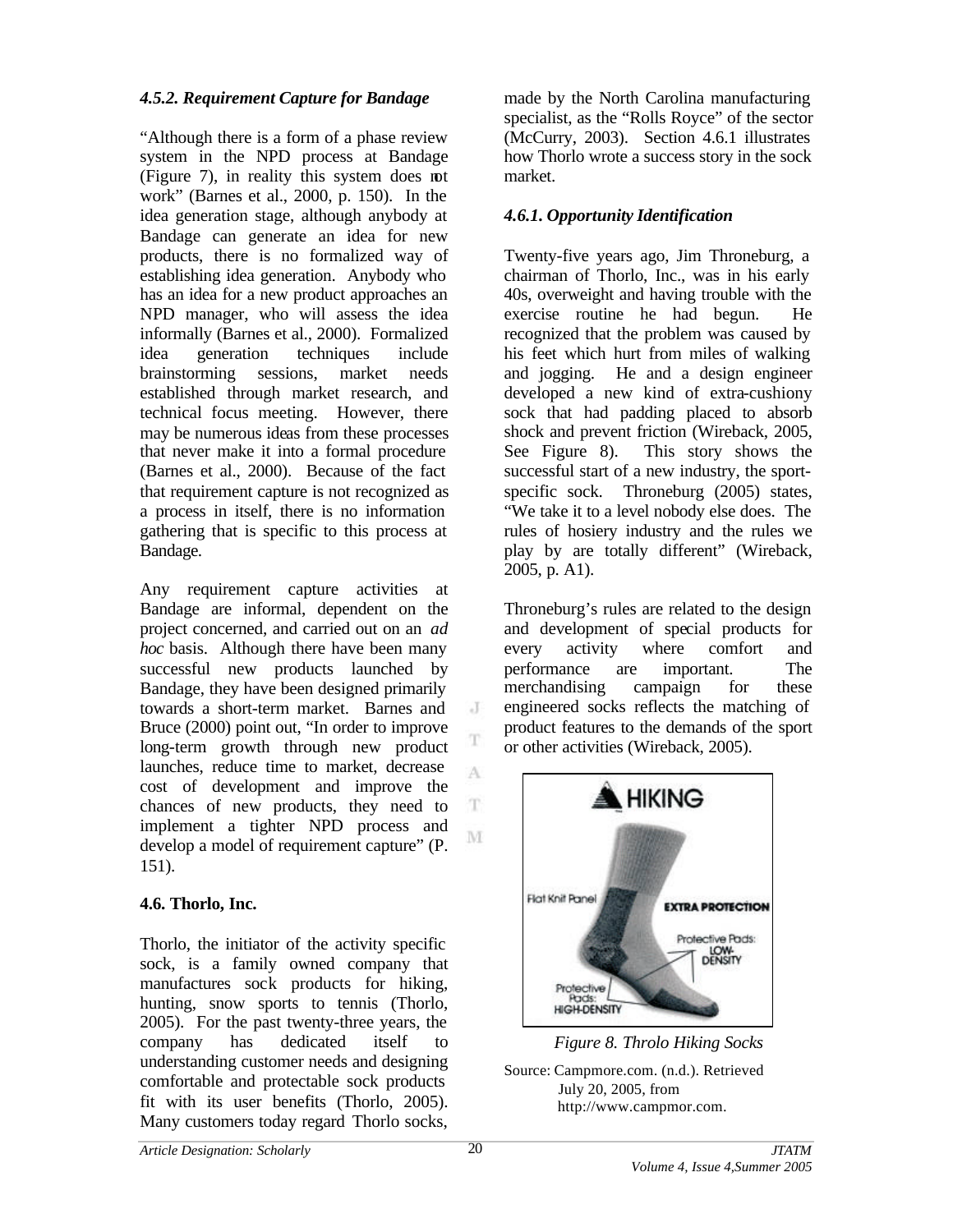# *4.6.2. Product Benefits*

Thorlo started out producing socks designed for running, golf and hiking. They now have expanded production of socks for five competitive sports, four outdoor pursuits, such as hunting, two snow sports, four phases of military life and three levels of civilian lifestyle (Wireback, 2005). They sell from \$10.99 to \$12.99 per pair. However, many customers have been willing to pay for it because the Thorlo sock offers numerous core benefits to the customers such as comfort, breathability, added protection against blistering and abrasion, firm fit and reinforced heel (Wireback, 2005). In practice, blister prevention and moisture control are common goals throughout the highly competitive outdoor sock supply chain (McCurry, 2003). Throneburg finds out what works not by asking researchers, but by staying in close contact with the customers who buy his product. He says that he only enters a market if he can design a sock with a combination of cushioning, wicking and other factors that the consumer considers benefits (Wireback, 2005). To achieve the core product benefits, the company has invested millions of dollars in medical and sports performance research (Thorlo, 2005).

# **4.7. Italian Sport Shoe Cluster**

Although many companies individually undertake new product development, companies can group together to enhance competition. Montebelluna is located in Northeast in Italy and has the largest cluster of sport shoe companies in the world. This region is known for privately held small sport shoe companies, who are innovative in design and styling.

Ciappei and Christian (2005) researched main success factors engrained in the new product development practices of Italian sport shoe companies in the Montebelluna cluster. They surveyed 20 companies out of 420 companies located in the Montebelluna cluster in Italy. Mean annual sales for the surveyed companies were 28 million Euros

and the mean number of company employees was 87.6 (Ciappei & Christian, 2005).

# *4.7.1. Proposition for New Product Success*

First, they proposed that new product success of the companies located in Montebelluna depends upon the following four main areas:

- (1) *Networking*: The development of relationships with external individuals or companies, both customers and suppliers, that a firm involves in product innovation;
- (2) *Organization*: The way a company is organized for new product development (NPD) (i.e. NPD team, cross-functional integration vs functional approach, senior management support and commitment, characteristics of the team leader);
- (3) *Information and communication technologies*: The use of advanced technologies (computer-aided and rapid prototyping technologies) to support and increase the effectiveness of the NPD process; and
- (4) *Time-reducing efforts*: The set of initiatives a company undertakes to reduce the time-to-market (Ciappei & Christian, 2005, p. 23).

# *4.7.2. Major Success Factors for NPD*

Based on the four main factors, Ciappei and Christian (2005) proposed 17 hypotheses and attained three major results that provide a positive influence on new product success in the sport shoe industry:

(1) *Team approach*: A systematic use of NPD teams is required, but not enough to differentiate between the top performers and the other companies. Although companies need to adopt a team approach for NPD to survive, it alone does not lead to success (Ciappei & Christian, 2005). However, in order to accomplish high levels of

J T.

A

 $\mathbf{T}$ M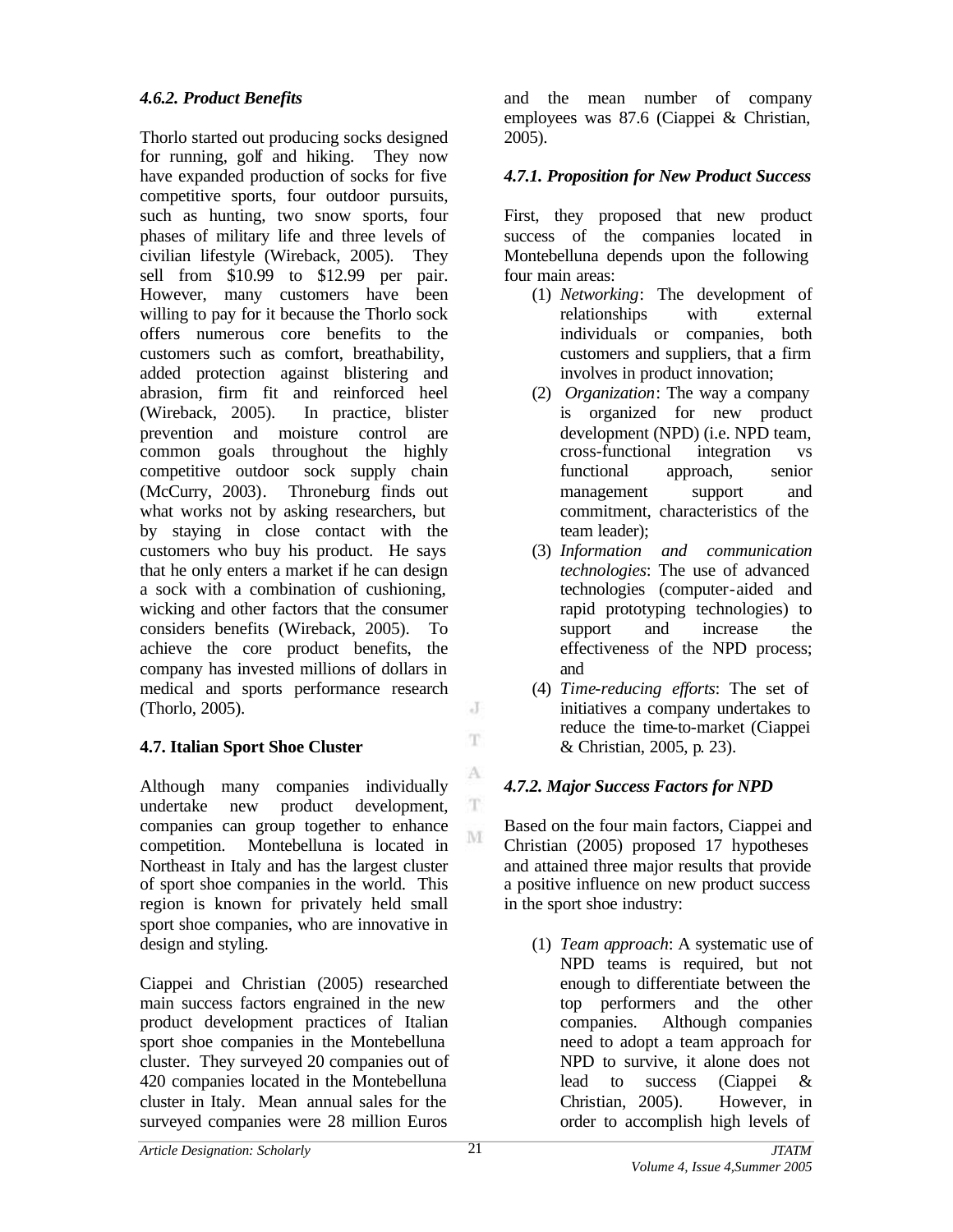new product success, the NPD team must not be simply multi-functional. The most effective NPD teams include representatives of many functions and also customers or lead users. According to PDMA, "Lead users are users for whom finding a solution to one of their consumer needs is so important that they have modified a current product or invented a new product to solve the need themselves because they have not found a supplier who can solve it for them" (PDMA, 2005). The NPD team must then be wide open to put together the valuable contribution of external sources of innovation and knowledge (Ciappei et al., 2005).

(2) *Customer Orientation*: The involvement of customers at diverse stages of new product development process encourages sport shoe manufacturers to directly bring in their preferences, limiting distortions and filtering effects related to market research and data analysis (Ciappei et al., 2005). In order to effectively enhance new product success, a company should integrate lead users into the process, as it contributes to the anticipation of requirements that will eventually be shared by the mass market, to more easily recognize the problems

related to use of technical sport shoes, and to closely contact one of the main sources of product innovation (Ciappei et al., 2005).

(3) *Technology*: It is very critical for sport shoe manufacturers to use advanced information and communication technologies including computer-aided technologies because the technologies reduce costs and time for new product development (Ciappei et al., 2005).

Ciappei and Christian (2005) finally suggested, "Sports shoe (and other clothing and apparatus) manufacturers that want to improve their NPD capability should proactively develop close relationships with their customers, not just for pushing their sales, or for communicating their brand image, but most of all to better understand the customer needs, to absorb their knowledge and combine it with that of their employees, to be ready to catch early and weak signs of new sports, emerging needs and trends, and to monitor innovating ideas that lead users might be developing" (p. 36).

#### **5. Future of New Product Development**

Urban et al. (1993) have introduced the critical success factors that have characterized the new-product development changes in emphasis over time (Table 3).

M

J

T

A

T.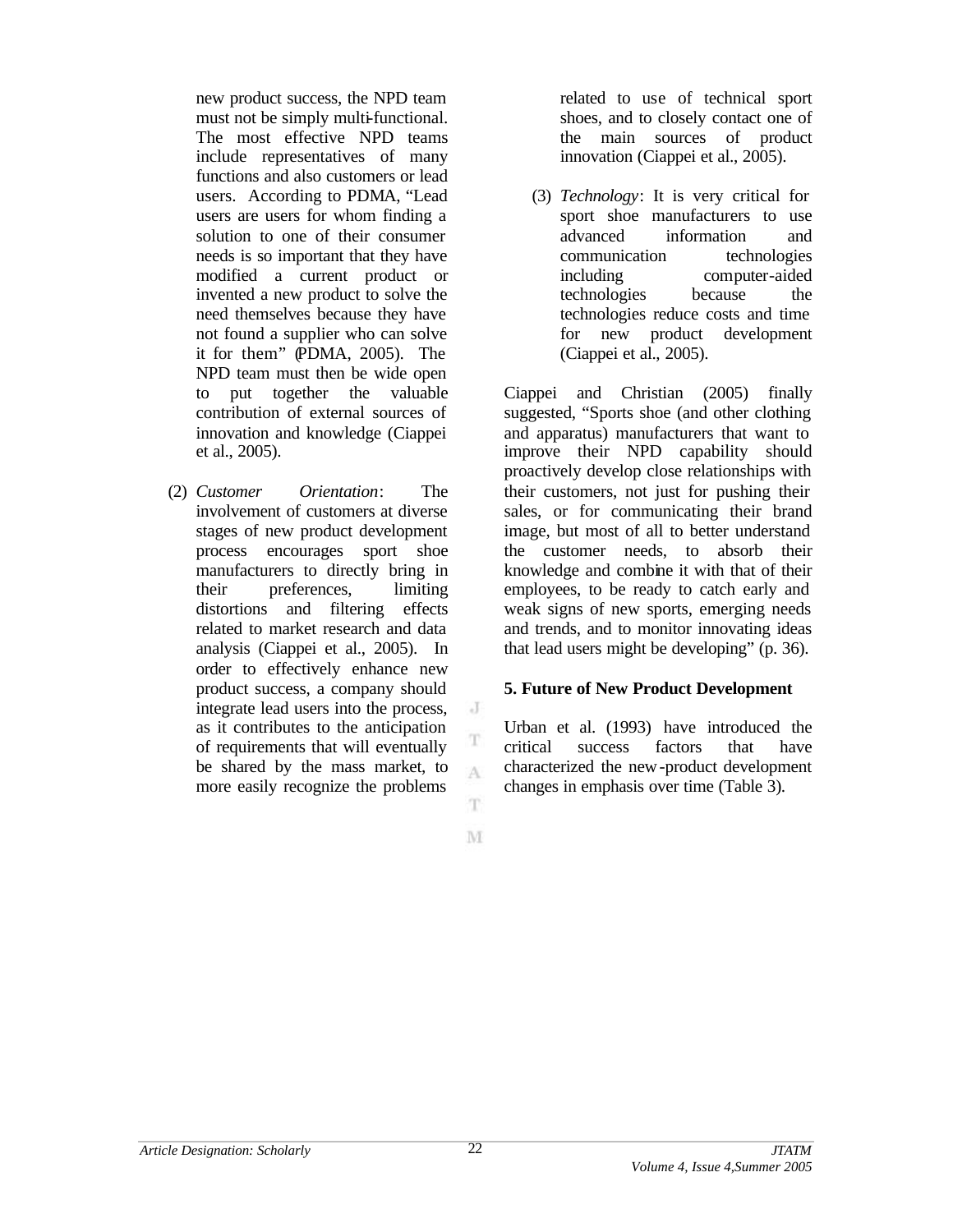|                                           | 1970s                                         | 1980s                                                            | 1990s                                               |
|-------------------------------------------|-----------------------------------------------|------------------------------------------------------------------|-----------------------------------------------------|
|                                           | Market and benefit<br>segmentation            | Portfolio theory                                                 | Total quality                                       |
|                                           | Product proposition and<br>perceptual mapping | Premarket forecasting and<br>conjoint analysis                   | Customer satisfaction<br>Time to market             |
| <b>Critical Success</b><br><b>Factors</b> | Stochastic forecasting<br>model               | Decision support systems<br>and UPC scanner data                 | Manufacturing integration<br>with R&D and marketing |
|                                           | Creative group model                          | Technology/marketing<br>integration and lead users               | Worldwide strategy and<br>alliances                 |
|                                           | Idea Screening                                | Competitive strategy and<br>sustainable competitive<br>advantage |                                                     |
|                                           |                                               |                                                                  |                                                     |

*Table 3. Critical Success Factors for NPD*

 Source: Urban, G. L. & Hauser, J. R. (1993). *Design and Marketing of New Products* (2nd ed.). New Jersey: Prentice-Hall. p. 664.

 $\cdot$ T

T A

T.

M

According to Urban et al. (1993), in the future, the challenges will be greater as technology advances more quickly, global competition becomes fiercer, customer needs become more refined and subject to change, and as amazing social, political and organizational changes occur. New approaches and new techniques will be continuously developed and existing concepts will be incessantly improved. The environment also will be changing rapidly, so the firm must learn to effectively adapt and evolve to succeed under new challenges and new goals (Urban et al., 1993).

McGrath (2004) describes the next generation of new product development as the Research and Development (R&D) Productivity Generation. "Just as the Timeto-Market (TTM) Generation of the 1990's gave rise to strategies for time-based competition, the R&D Productivity Generation will give rise to developmentproductivity-based competition" (McGrath, 2004, p. 20).

Figure 9 depicts the four generations of product development management. According to McGrath (2004), in the R&D Productivity Generation, the new product development process will be transformed into a highly efficient, highly automated, and highly integrated enterprise-wide process that will operate at an extraordinary performance level. The next generation goes beyond the primary focus on project management of the previous generation to involve comprehensive resource management, an integrated portfolio, and product strategy; and introduce more management practices than the previous generation (McGrath, 2004). However, the next generation of productivity-based gains needs integrated systems to allow the new practices (McGrath, 2004).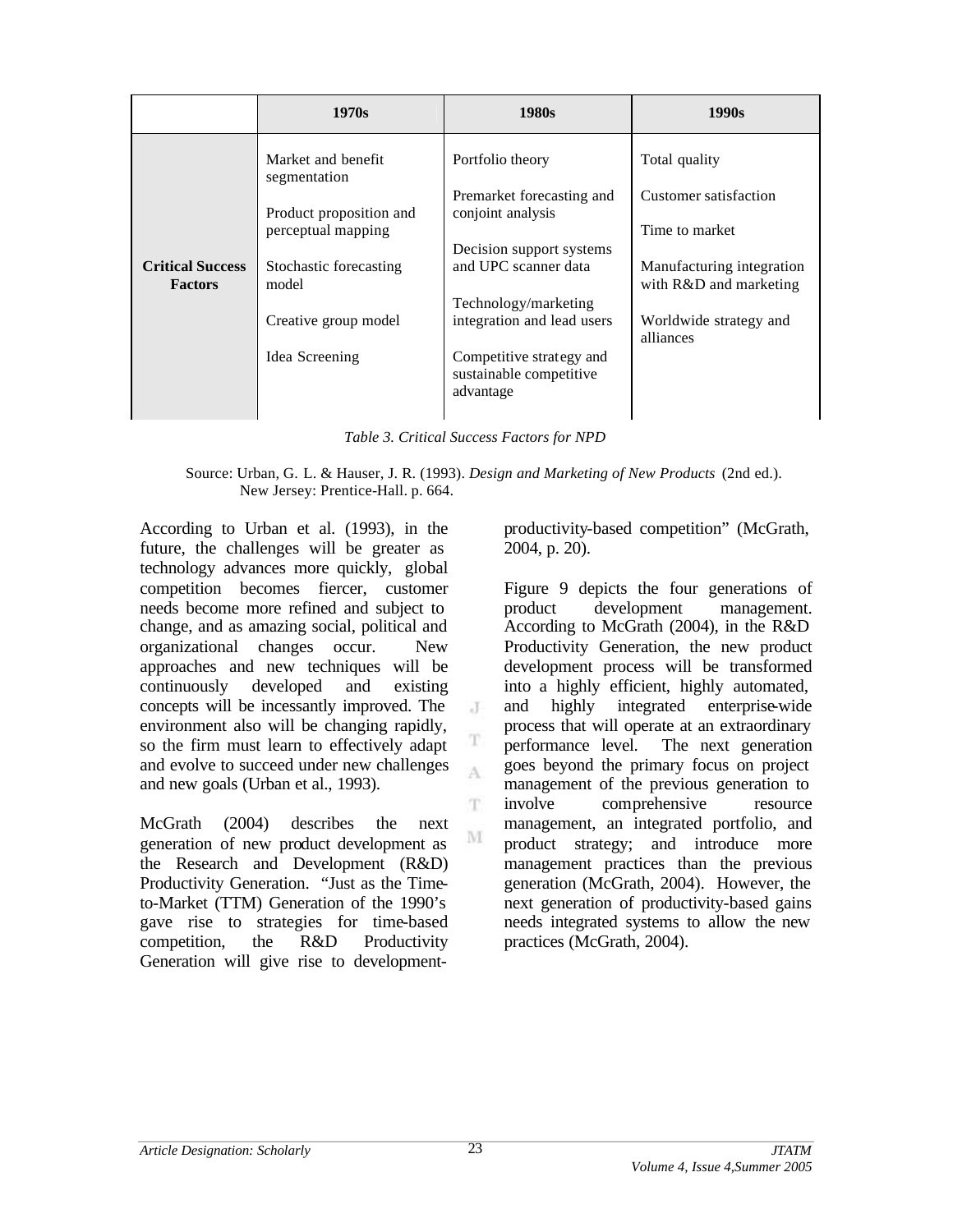

*Figure 9. Four Generations of Product Development Management*

J m

 $\Lambda$ Ŧ

M

#### **5.1. Future of NPD in Textile and Apparel Industry**

Global competition in the textile and apparel industry has become more intense due, in part, to the changes in regulation of world trade. To compete and survive in the future of textiles and apparel, firms will need to be innovative in new product development, while reducing cycle times and cutting costs. Indeed, in a time competitive environment, companies will be most successful if their development times are shorter and if their products are generated faster than its competitors (Filippini, Salmaso, & Tessarolo, 2004). More textile and apparel companies have been forming strategic alliances in order to reduce the time and improve flexibility and responsiveness (Senanayake & Little, 2001). These strategic alliances also relate to the effectiveness of innovation strategies (Faems, Looy, & Debackere, 2005). American Fibers and Yarns Company, for example, have had the strategic alliances with their suppliers to develop innovative technology for the product lines and join suppliers to help them bring new technologies to market (Rodie, 2004).

Another issue is the development of innovative technology and the effective adoption of technical changes to be competitive in the global textile and apparel industry. The product development structure has been improved through the adoption of integrated computer systems, where all functions are capable of being accessed and using all data on a real time basis (Senanayake & Little, 2001). The new technology and technical advances will enable retailers and consumers to take a proactive role in the product development process. Additionally, the improved technologies including CAD/CAM technologies are expected to allow faster response to the customers' requirements at a lower cost.

Governments are taking an active role in supporting new product development initiatives. For examples, the government of Hong Kong has challenged its industries to implement innovative product development efforts with the following foci:

1) materials technology to produce innovative and novel fibers, fabrics, and related product treatment and

Source: McGrath, M. E. (2004). *Newt Generation Product Development: How to Increase Productivity, Cut Cost and Reduce Cycle Times*. New York: McGraw-Hill. p. 4.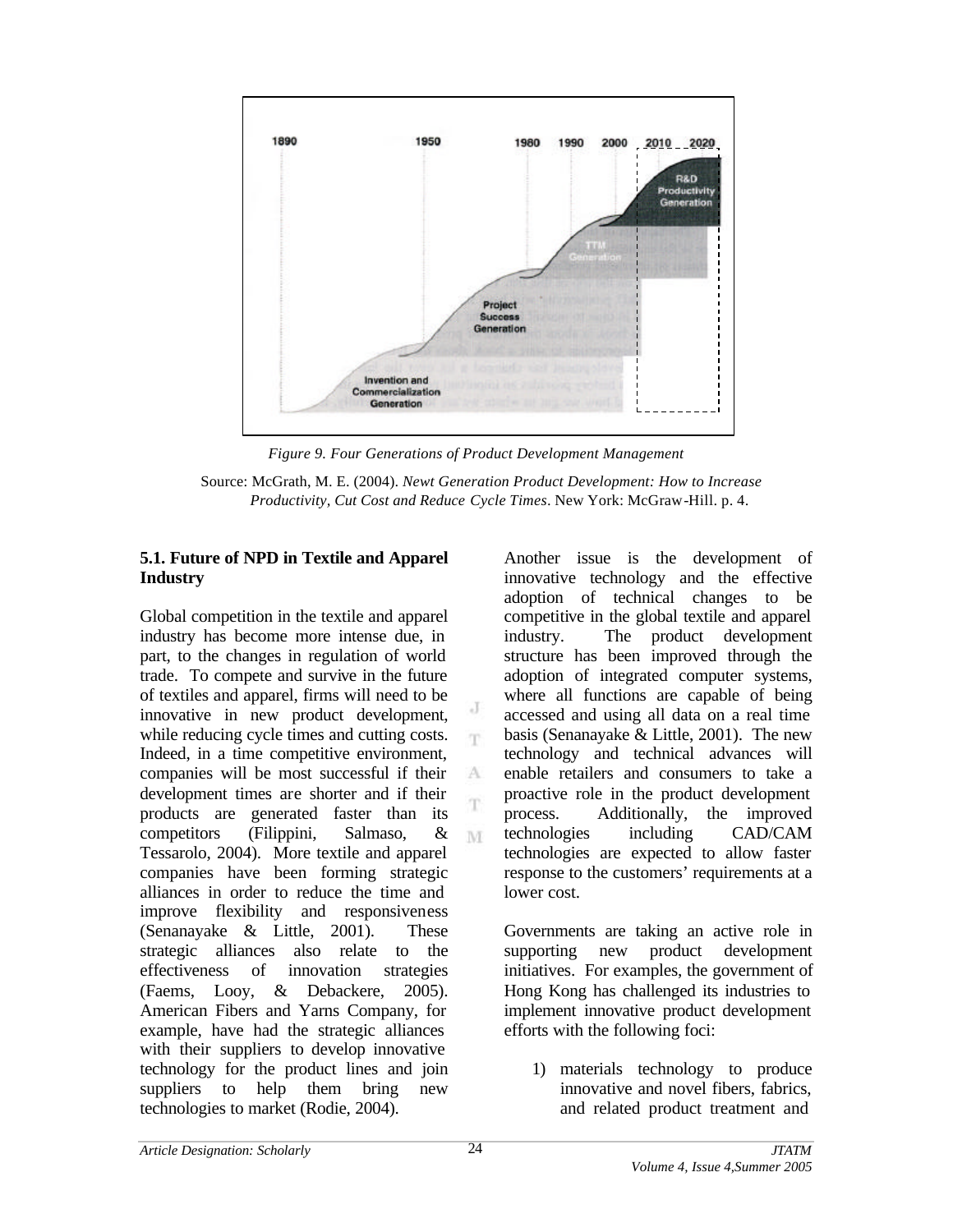finishing processes such as nanotechnology;

- 2) product design including feature design and functional design for the textile, clothing and footwear industry; and
- 3) prototyping technology to produce samples in a quick and responsive manner with the use of CAD/CAM technology and advanced manufacturing system (Hong Kong Government, 2001).

In future markets, the growth potential for textiles as components in composite

**6. References**

American Fibers and Yarns Co. (n.d.). Retrieved June 24, 2005, from http://www.afyarns.com.

Apperson, M. (February 12, 2004). Interviewed at headquarter of American Fibers and Yarns Company in Chapel Hill, NC.

Astebro, T. & Michela, J. L. (2005). Predictors of the Survival of Innovations. *Journal of Product Innovation Management*. 22. p. 322-335.

Barclay, I., Holroyd, P. & Poolton, J. (1995). The New Product Development Process: A Sphenomorphic Management Model. *International Journal of Vehicle Design*: *The Journal of the International Association for Vehicle Design.* 16(4/5). p. 365-374.

Bayus, B. L., (1997). Speed-to-Market and New Product Performance Trade-offs. *Journal of Product Innovation Management*. 14. p. 485-497.

Belliveau, P, Griffin, A & Somermeyer, S. (2002). *The PDMA Toolbook for New Product Development*. New York: Product Development & Management Association.

materials is increasing. The use of technical textiles such as three dimensional construction, nano-technology, and electronic integration, is expected to bring high added value to product application in apparel, medical, automotive, and other markets.

To strengthen competitiveness in the global textile and apparel industry, new product development has become a key strategy. Yet this strategy requires a detailed process, which takes into account market, design, technology, and finance.

Bitz, K. (2nd Quarter, 2004). The World Nonwovens Industry: Part 1- The Leading Ten Producers. *Technical Textile Markets*. Issue 57. p. 31-41.

Borneman, J. M. (June, 2005). Glen Raven – Market-Driven To the Core. *Textile World*. 155(6). p. 20.

Borneman, J. M. (June, 2005). Letting Markets Lead the Way. Retrieved June 22, 2005, from http://www.textileworld.com

Borneman, J. M. (June, 2005). Recognizing the Power of the Resilience. Retrieved June 22, 2005, from http://www.textileworld.com.

Brentani, U. (2001). Innovative versus Incremental New Business Services: Different Keys for Achieving Success. *Journal of Product Innovation Management*. 18. p. 169-187.

Bruce, M. & Biemans, W. G. (1995). *Product Development – Meeting the Challenge of the Design-Marketing Interface*. New York: John Willey & Sons. p. 13, p. 16, p. 17, p. 84-86.

Bruce, M. & Cooper, R. (2000). *Creative Product Design*. New York: Wiley. p. 133- 155.

 $\cdot$ T

T A

T.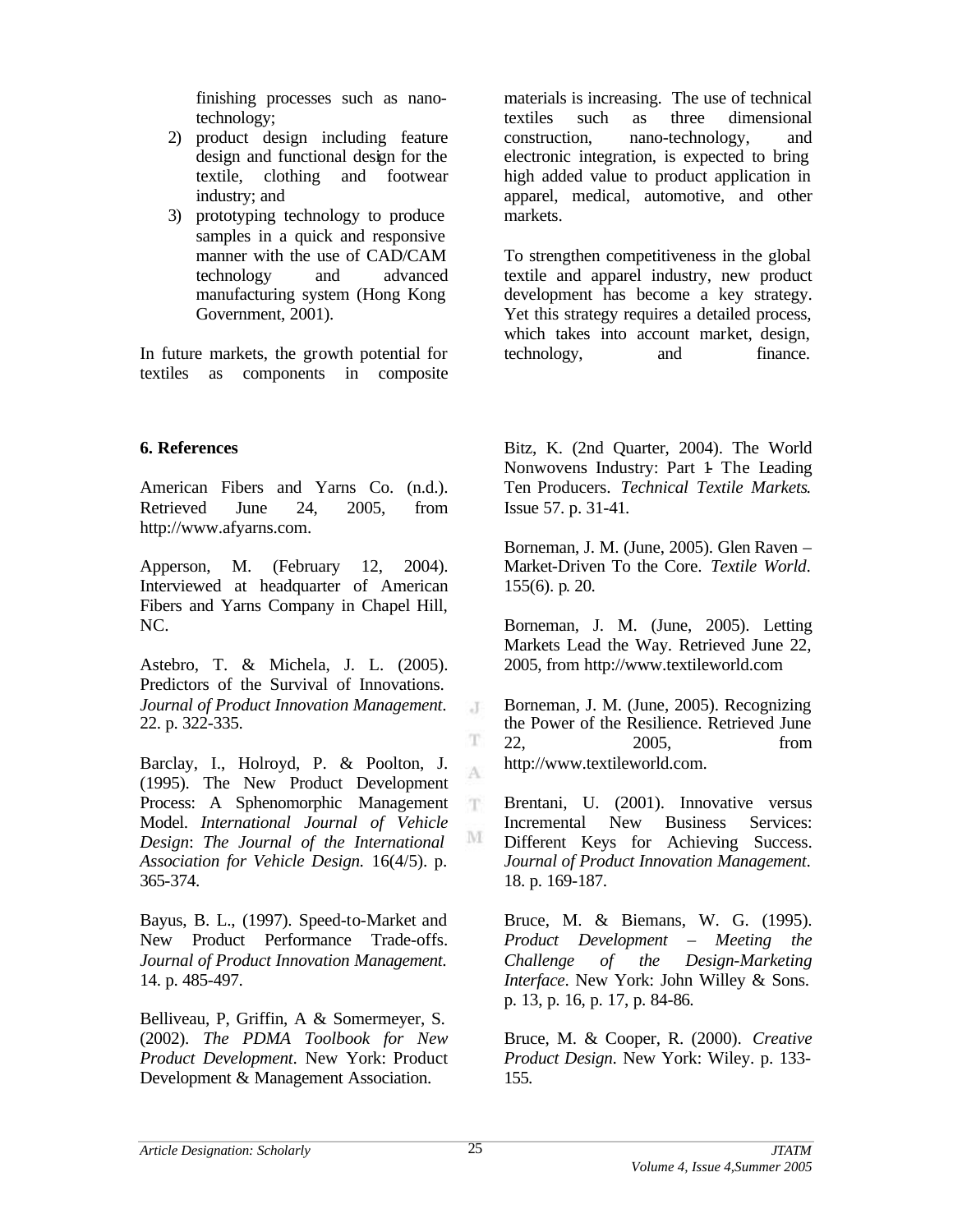Cagan, J & Vogel, C. M. (2002). *Creating Breakthrough Products – Innovation from Product Planning to Program Approval*. New Jersey: Prentice Hall. p. 78, p. 242-248.

Campmore.com. (n.d.). Retrieved July 20, 2005, from http://www.campmor.com.

Carrillo, J. E. & Franza, R. M. (2004). Investing in Product Development and Production Capabilities: The Crucial Linkage between Time-to-Market and Ramp-up Time. European Journal of Operational Research. Retrieved July 9, 2005, from http://www.sciencedirect.com.

Ciappei, C. & Simoni, C (2005). Drivers of New Product Success in the Italian Sports Shoe Cluster of Montebelluna. *Journal of Fashion Marketing and Management*. 9(1). p. 20-42.

Cole, M. (December, 2003). High-Tech Performance Fabrics Give Aeron Chair A Leg Up. *International Fiber Journal*. 18(6). p. 14-15.

Cooper, R. G. & Kleinschmidt, E. J. (1986). An Investigation into the New Product Process: Steps, Deficiencies, and Impact. *Journal of Product Innovation Management*. 3(2). p. 77-85.

Cooper, R. G. & Kleinschmidt, E. J. (1994). Determinants of Timeliness in Product Development. *Journal of Product innovation Management*. 11. p. 381-396.

Cooper, R. G. (1999). From Experience: The Invisible Success Factors in Product Innovation. *Journal of Product Innovation Management*. 16. p. 115-133.

Cooper R. G. (2001). *Winning at New Products* (3rd ed.). New York: Addison-Wesley. p. 8, p. 14-15, p. 130-141.

Cormican, K. & O'Sullivan, D. (2004). Auditing Best Practice for Effective Product Innovation Management. *Technovation*. 24. p. 819-829.

Crawford, M. & Benedetto, A. D. (2003). *New Products Management* (7th ed.). New York: McGraw-Hill. p. 5, p. 8, p. 11-13, p. 24, p. 27, p. 29-31, p. 210, p. 271.

De Brentani, U. (2001). Innovative versus Incremental New Business Services: Different Keys for Achieving Success. *Journal of Product Innovation Management*. 18. p. 169-187.

Deeds D. L. & Rothaermel, F. T. (2003). Honeymoons and Liabilities: The relationship between Age and Performance in Research and Development Alliances. *Journal of Product Innovation Management*. 20. p. 468-484.

Erhorn, C. & Stark, J. (1994). *Competing by Design: Creating Value and Market Advantage in New Product Development*, Vermont: Essex Junction.

Faems, D., Looy, B. V., & Debackere, K. (2005). Interorganizational Collaboration and Innovation: Toward a Portfolio Approach. *Journal of Product Innovation Management*. 22. p. 238-250.

Filippini, R., Salmaso, L., & Tessarolo, P. (2004). Product Development Time Performance: Investing the Effect of Interactions between Drivers. *Journal of Product Innovation Management*. 21. p. 199-214.

Frambach, R. T., Prabhu, J. & Verhallen, T. M. M. (2003). The Influence of Business Strategy on New Product Activity: The Role of Market Orientation. *International Journal of Research in Marketing*. 20. p. 377-397.

Freudenberg Nonwovens. (n.d.). Retrieved July 24, 2005, from http://www.nonwovensgroup.com.

Glen Raven Inc. (n.d.). Retrieved June 22, 2005, from http://www.gleraven.com.

Gross, D. (Spring, 2005). Yarn Specialist Targets Knits. *Knit Americas*. p. 58.

J

T A

 $\mathbf T$ M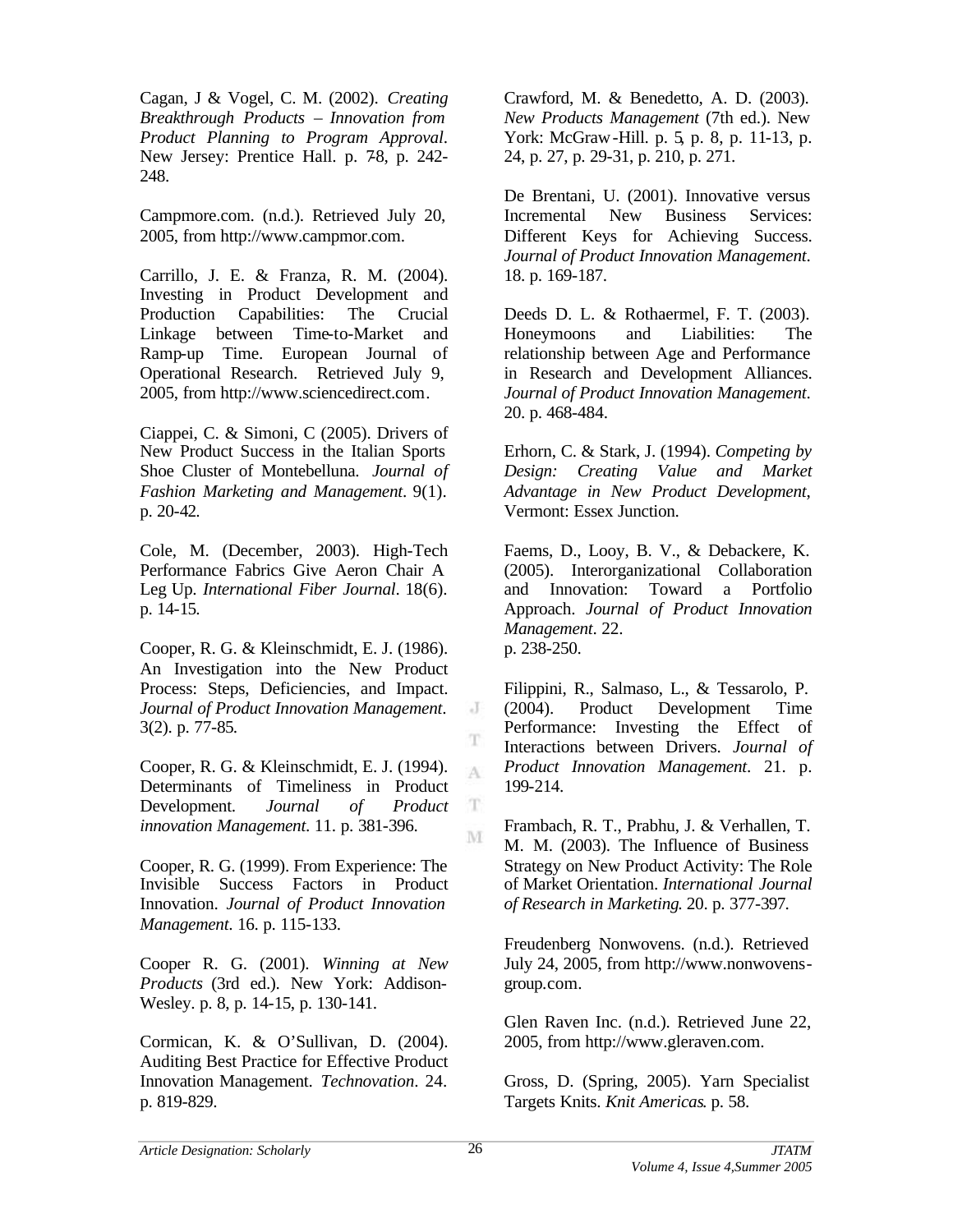Gruenwald, G. (1992). New Product Development (2nd ed.). NTC Business Books. Illinois: Lincolnwood.

Hart, S. & Baker, M. (1994). The Multiple Convergent Processing Model of New Product Development. *International Marketing Review*. 11(1). p. 77-92.

Herman Miller Inc. (n.d.). Retrieved June 27, 2005, from http://www.hermanmiller.com.

Hoechst Celanese. (1990). *Dictionary of Fiber & Textile Technology*. North Carolina: Hoechst Celanese. p. 3.

Hong Kong Government. (2001). Innovative and Technology Fund (ITF) Project Solicitation. Retrieved July 15, 2005, from http://www.itf.gov.hk.

Himmelfarb, P. (1992). *Survival of the First: New Product Development in the 90's*. New Jersey: Prentice Hall.

Keiser, S. J. & Garner, M. B. (2003). *Beyond Design - The Synergy of Apparel Product Development*. New York: Fairchild Publication Inc. p. 76.

Kotler, P. (1980). *Principles of Marketing*. New Jersey: Prentice Hall.

Kotler, P. (1997). *Marketing Management – Analysis, Planning, Implementation, and Control* (9th ed.). New Jersey: Prentice Hall.

Kumar, S. & Phrommathed, P. (2005). *New Product Development – An Empirical Study of the Effects of Innovation Strategy, Organization Learning, and Market Conditions*. New York: Springer. p. 55-57.

Langerak, F., Hultink, E. J. & Robben, H. S. J. (2004). The Impact of Market Orientation, Product Advantage, and Launch Proficiency on New Product Performance and Organizational Performance. *Journal of Product Innovation Management*. 21. p. 79- 94.

May-Plumlee, T. A. (1999). *Modeling Apparel Product Development Using* *Consumer Purchase Criteria*. A dissertation submitted to North Carolina State University. Raleigh.

McCurry, J. W. (Fall, 2003). Take a Hike in Comfort. *Knit Americas*. p. 51-53.

McCurry, J. W. (May, 2004). Glen Raven's History Proves the Power of Metamorphosis. *Technical Textiles International*. 13(3). p. 9.

McDermott, C. M. & O'Connor, G. C. (2002). Managing Radical Innovation: An Overview of Emergent Strategy Issues. *Journal of Product Innovation Management*. 19. p. 424-438.

McGrath, M. E. (2004). *Newt Generation Product Development: How to Increase Productivity, Cut Cost and Reduce Cycle Times*. New York: McGraw-Hill. p. 3-22.

Monczka, R. M. et al. (2000). *New Product Development – Strategies for Supplier Integration*. Wisconsin: American Society for Quality. p. 5.

Nakamura, M. (2005). Joint Venture Instability, Learning and the Relative Bargaining Power of the Parent Firms. *International Business Review*. 14. p. 465- 493.

Naver, J. C., Slater, S. F. and MacLachlan, D. (2000). Total Market Orientation, Business Performance and Innovation. *Marketing Science Institute*. Working Paper Series, Report No. 00-116.

Nonwovens Industry. (September, 2003). Freudenberg & Co. 34(9). p. 38-42.

Nonwovens Industry. (September, 2004). Freudenberg Nonwovens. 35(9). p. 36-40.

PDMA (n.d.). Retrieved June 26, 2005, from http://www.pdma.org.

Plunkett Research, Ltd. (n.d.). Retrieved June 30, 2005, from http://www.plunkettresearch.com.

J

T A

T